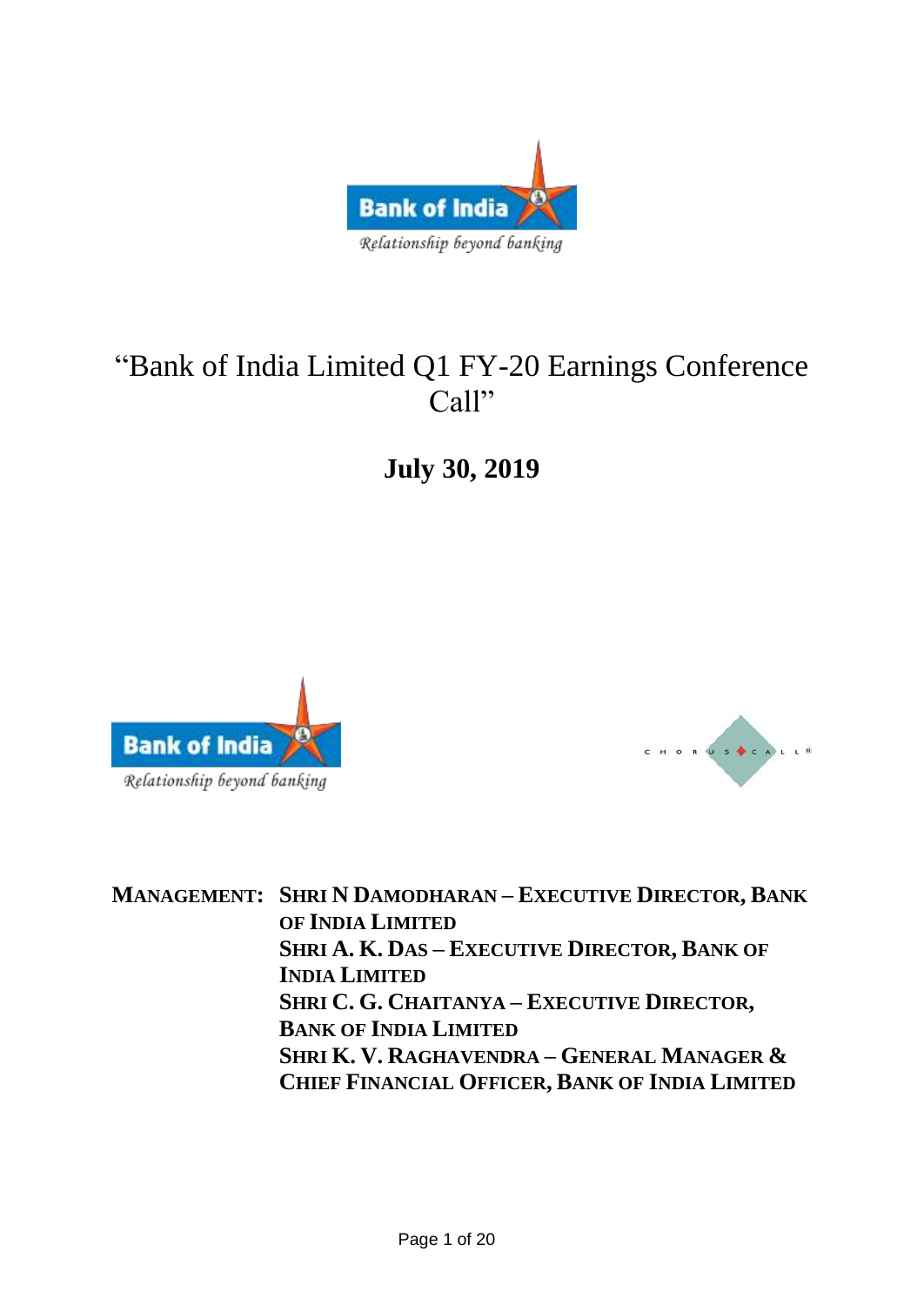

# **Moderator:** Ladies and gentlemen, good day and welcome to the Bank of India Earnings Conference Call. This is to inform you that the first financial results and a detailed PowerPoint presentation has been uploaded on the web portals of BSE, NSE and Bank of India and I am sure you must have gone through the presentation. Should you need assistance during the conference call, please signal an operator by pressing '\*' then '0' on your touchtone telephone. Please note that this conference is being recorded. Let me introduce the management of Bank of India available for the conference call. Shri N Damodharan – Executive Director; Shri A. K. Das – Executive Director; Shri C. G. Chaitanya – Executive Director; Shri K. V. Raghavendra – General Manager & CFO accompanied by other general managers. I will now hand over the conference to Shri N Damodharan – Executive Director. Thank you and over to you, sir. **N Damodharan:** Good evening all. I am Damodharan here. Along with me Mr. Das and Mr. Chaitanya his colleagues Executive Directors and other general managers who are here to answer and take up your queries. The presentation is already you must have gone through so in a short I would like to brief that we have given a stable picture of the bank financials in this Q1 and taking ahead the performance of Q4 of the previous financial year. The operating profit and net interest income is comparable if the exceptional one off from March 19 and June 2019 are factored in those quarters. Similarly, the other income. In the operational expenses other than there are wages we have reduced the operational expenses. The CASA has gone up by 6.04% by Rs. 10,000 crores year-on-year basis. The cost of deposits has come down and yield on advances have improved. The slippage control is to some extent possible in the corporate sector where the slippages has been brought down to 30% as compared to the earlier 50% of the total slippages. The loan growth in RAM is 7.25% that corporate portfolio it is 12.13% and the government guaranteed accounts it is around 32%. We have a sound provisioning of 77.18% and the net provision coverage ratio is also good at 68.92%. The GNPA and net NPA has marginally elevated and the risk rate assets has improved from Rs. 309,000 crores to Rs. 299,000 crores in June 2019. The market risk rate is reduced by 25%. There has been a rating profile improvement in the corporate portfolio above Rs. 5 crores.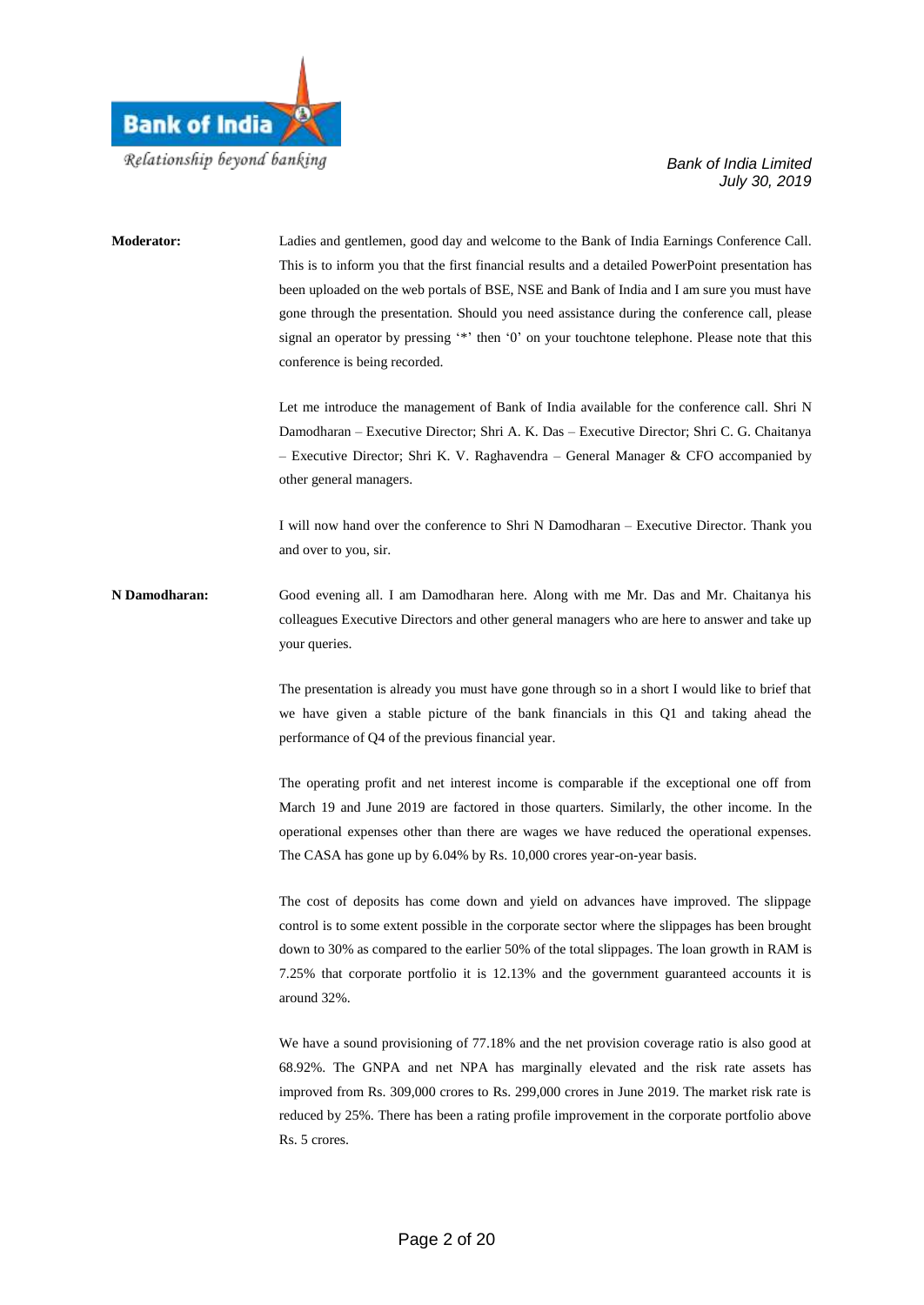

The A rated and above advances have been increased by 3% from 55% to 58%. BBB advances has come down from 15% to 9%. Below BBB it has reduced by 1% to 13% and unrated which includes the government guaranteed advances it has increased from 16% to 20%.

In SMA-1, SMA-2 above Rs. 5 crores there has been a marked improvement from Rs. 11,655 crores in June 2018 it has come down to Rs. 6,875 crores and this movement is both partly the accounts have moved to regular category and also moved to the lower SMA0 category. Some of the accounts small portion has moved to NPA category.

Our focus for the next three quarters will be growth in net interest income operating profit and fee income. That is improving the return ratios taking forward the stable scenario obtaining in the Q4 March 2019 and Q1 June 2019. Slippage control and recovery will be another important focus area for which we have already created stresses at management vertical from head office down up to the zonal office level the vertical has been established have started operating effectively.

The risk management areas have been again strengthened. Fraud risk management enterprise wide software we are introducing and a separate department has been established for this. Similarly, credit monitoring department has been strengthened with war and watch rooms. And we also have the area manager setup at the ground level for recovery and credit monitoring.

Capital position is comfortable and facilitates a healthy growth in advances and we also have our capital plan in near future may be in Q3 and Q4 after the results of Q2 are out then the progress is well established and the market will be responsive we proposed to go for capital mobilization of up to Rs. 3,500 crores as approved by the board.

The CASA growth which is considerable will be taken forward and the rating profile will be further strengthened. The recovery focus we expect or we will work towards reducing the gross NPA to around Rs. 56,000 crores from the present Rs. 62,000 crores by March 2020. In credit we expect a growth of 10% and in other areas which will be supplementing these two particularly. We will be working hard for better results.

Thank you very much.

**Moderator:** Thank you very much, sir. Ladies and gentlemen, we will now begin the question-and-answer session.

> The first question is from the line of Ashok Ajmera from Ajcon Global Services. Please go ahead.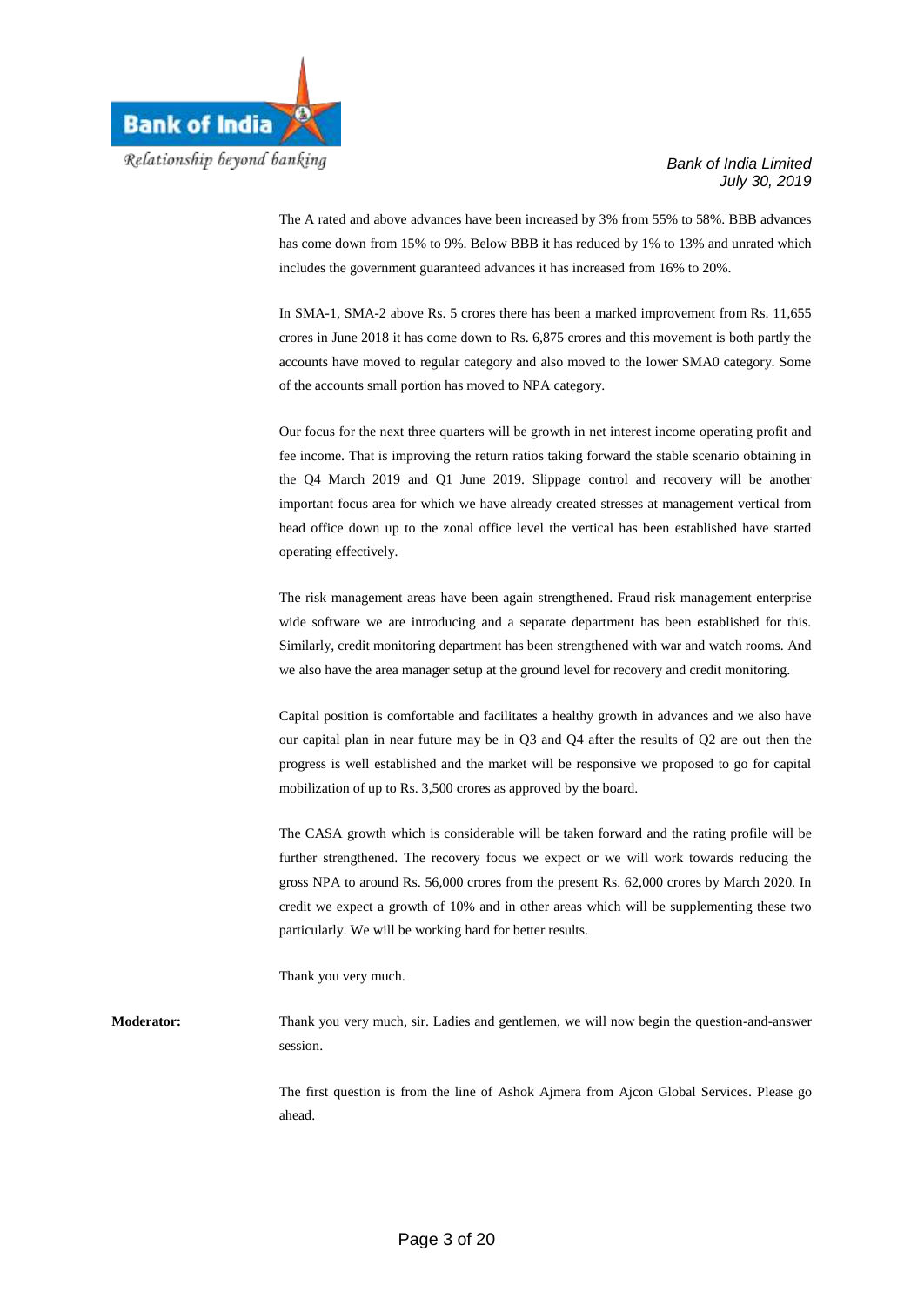

| <b>Ashok Ajmera:</b> | Having said that, I would like to straight away know that what are the pressure points which<br>have been addressed in this quarter and which are still going to be there in two, three quarters<br>forward, especially on DHFL, Essel Group and some of these groups which are talked about<br>and are there in the news which other banks also have managed to provide something for? So,<br>my first question is on that. Can I get the answer for this and then go for some more<br>observations and questions? |
|----------------------|---------------------------------------------------------------------------------------------------------------------------------------------------------------------------------------------------------------------------------------------------------------------------------------------------------------------------------------------------------------------------------------------------------------------------------------------------------------------------------------------------------------------|
| N Damodharan:        | Yes, please. If you are looking at the pressure points what we are talking about on the NBFC<br>sector of may be the IIFL, DHFL or the Essel Group, see these are basically it is coming from<br>the NBFC sector and we have seen the resolution processes on for that and we look forward<br>how best the resolution will go through and then we can come out nicely.                                                                                                                                              |
| <b>Ashok Ajmera:</b> | So, what kind of provisioning had already been done for DHFL like which is fresh in this<br>quarter?                                                                                                                                                                                                                                                                                                                                                                                                                |
| N Damodharan:        | DHFL is presently see if you look at the DHFL the path for the last seven, eight months they<br>were able to honor it by maybe around Rs. 40,00 crores what they have paid and it is in that<br>area of SMA-1 and it is in that standstill period of the ICA.                                                                                                                                                                                                                                                       |
| <b>Ashok Ajmera:</b> | Okay. So, I mean then we can expect some provisions in the coming quarters to come in I<br>mean in this account also. My second question was on the advances side, Mr. Chaitanya. Sir,<br>these advances this quarter have been declined if you look at the domestically from 328,000 to<br>324,000 and on the top of it we are expecting a growth of 10% by the year end.                                                                                                                                          |
|                      | So, filling this Rs. 4,000 crores of shortfall and then again going for Rs. 32,000 crores of<br>additional, how do you see and looking at your capital adequacy ratio also, I mean how do you<br>plan to achieve this target of course Mr. Chaitanya and the whole team?                                                                                                                                                                                                                                            |
| N Damodharan:        | Yes, what we are looking at is this quarter we do not find it as an indicator for the coming<br>quarters because as usual the Q1 will be always a subdued one. If you look at the Bank of India<br>the way we have structured ourselves is we are giving a lot of thrust on this Rs. 5 crores and<br>above the corporate advances what we look at it.                                                                                                                                                               |
|                      | We focused around 300 branches where we wanted to do a focused financing up to Rs. 25<br>crores account wise I am talking about. So, these branches when we look at and when we keep<br>the focus and these are all headed by the senior level people and then when the credit experts<br>are present we wanted to distribute the credit like that. We did not want to keep any<br>concentrated credit.                                                                                                             |

Ashok Ajmera: And you said 300 branches?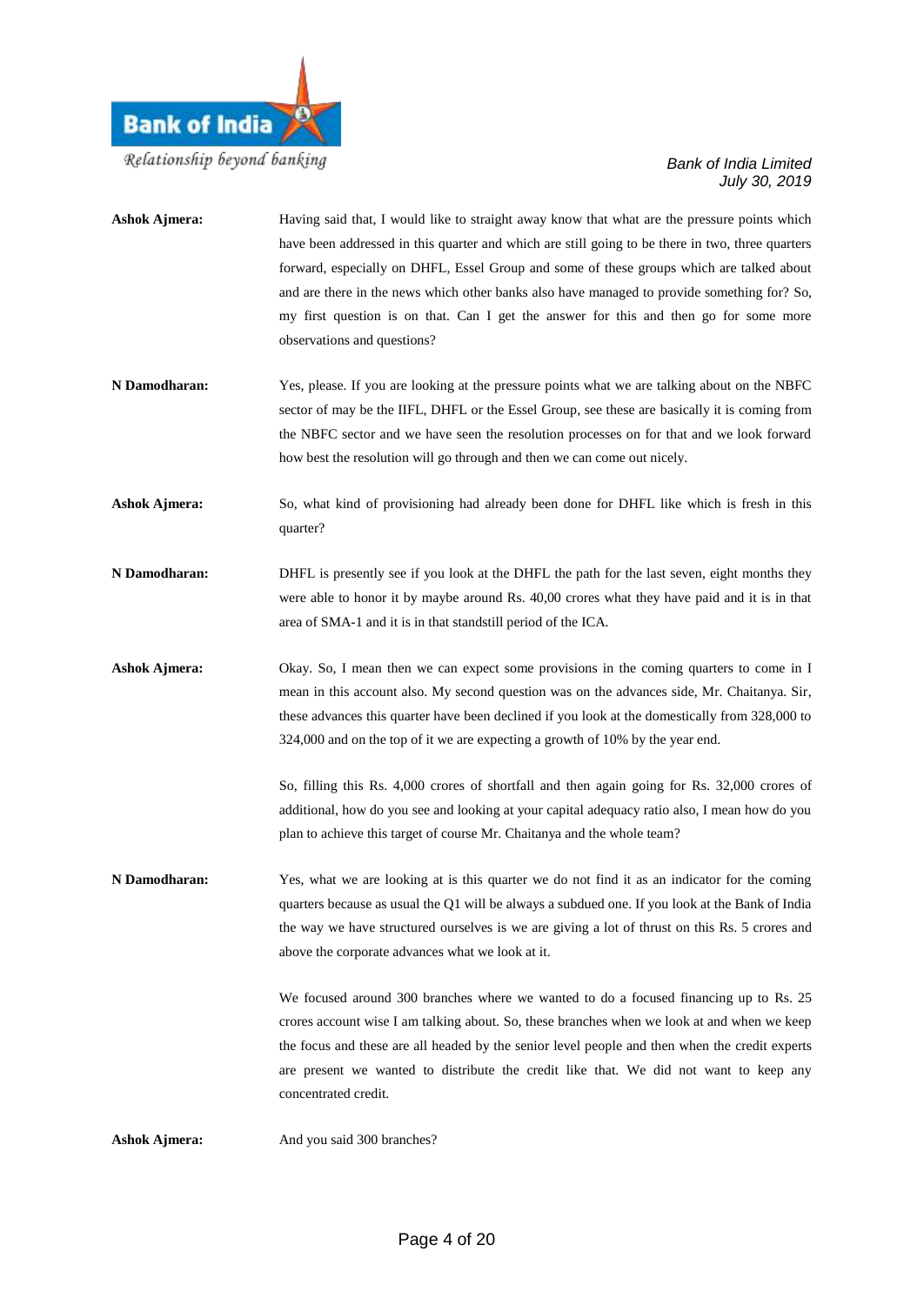

that these branches at least they start doing one, one loan also per month. If you look at in a couple of quarters, they will cross Rs. 10,000 crores quantity is we are looking at for that. Ashok Ajmera: Alright on this capital infusion you said? **N Damodharan:** On the capital side I have not touched it. The capital side we have sufficiently capitalized at this point of time and we have the growth capital also to move forward. And we have a capital raising plans in future also. Ashok Ajmera: But you see looking at the current rate or the pressure on the share prices also do you think even in the third or fourth quarter also raising Rs. 2,000 crores or Rs. 3,000 crores I mean you will be able to attract the money at a good price or will it be a good time to even go for that, because this talk is under great pressure overall I mean in the whole with the markets are also down and we do not find any major achievement maybe in the second or third quarter. So, is there any other plan to meet these targets without going forward for the capital mobilization how do you plan to meet, if you at all do not raise the capital maybe not even up to the fourth quarter or maybe in the next year? **N Damodharan:** As you said, you said that the markets are also down for that, but what we are looking at is for the capital raising is we are looking at that sustainability side of it where we wanted to this is the second quarter where we are making the profits and we wanted to look at that sustainability. If you are looking at my stressed portfolio the way it is coming down, and the way the focused corporate the credit or the retail credit where we keep the focus and we want to move on, or if you look at the NCLT where we made the 100% provisions and then going to come in the coming couple of quarters. That will be a good guidance for the investors also to step in and to come to us when we go to the market to raise the capital. **Ashok Ajmera:** Sir, my last question is on NCLT 1 and 2 only. That Rs. 5,927 crores which you said you have provided 100% what are the prospects in next two quarters or how much percentage of it we

**N Damodharan:** 300 branches which are a focus for doing this. These branches are activated now and we hope

can get which straight away goes in the income? **N Damodharan:** In NCLT at least we are expecting in Q2 around our exposure to go down by Rs. 2,000 crores

to Rs. 2,400 crores. We are having about six accounts where the resolution is almost near.

**Ashok Ajmera:** That is good. One suggestion only that why do not we again restart the system of having a physical analyst meet so that we can interact little more in a better way face to face. I think that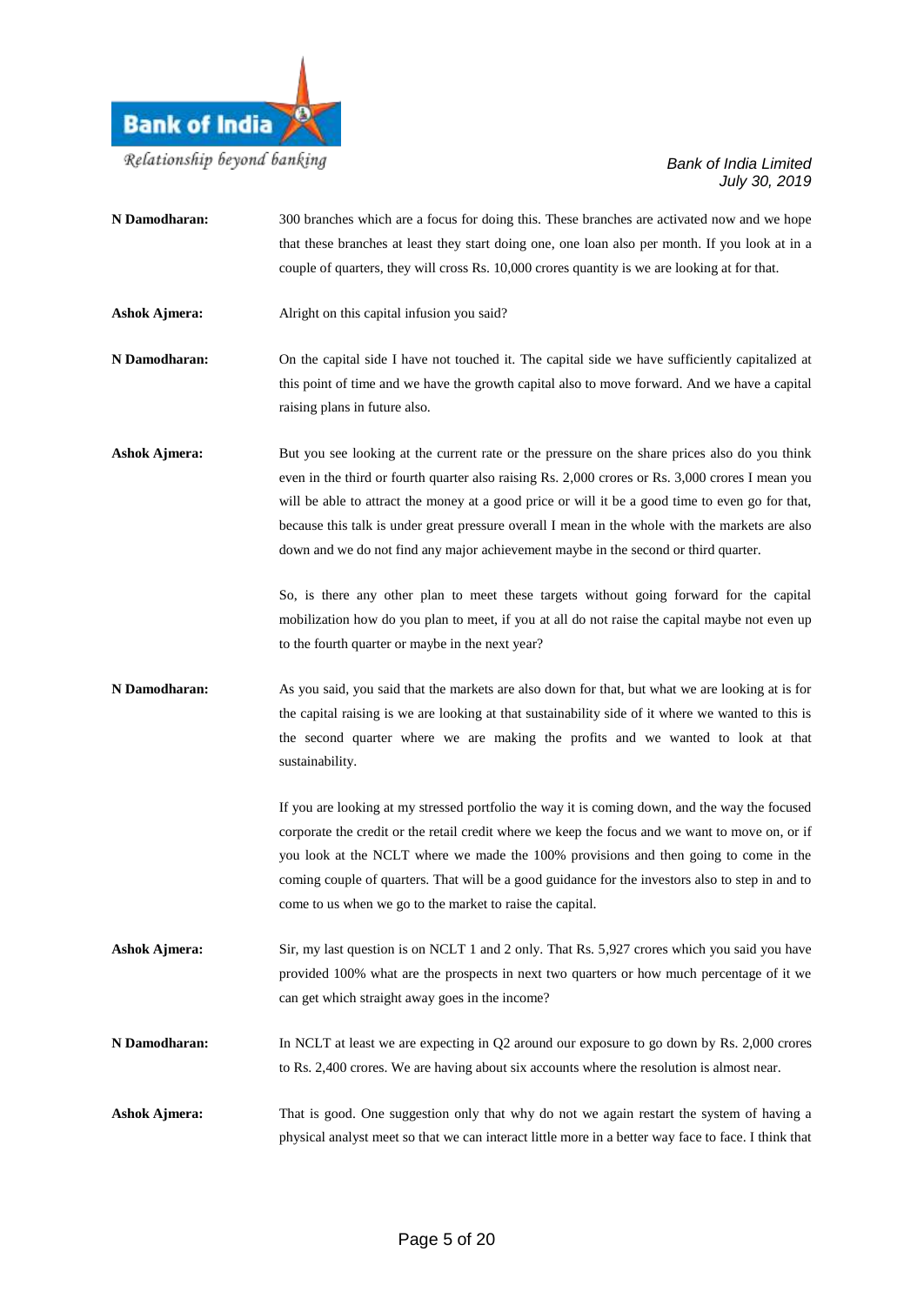

will serve better purpose rather than this con call when we do not look at the others I mean it is sometimes the discussion will become more effective if we are personally meeting?

- **N Damodharan:** Yes, that is correct. I fully agree with your view sir. Like the market the weather has also become very unpredictable.
- **Ashok Ajmera:** I had suggested to Mr. Raghavendra that you all next time the you know physical analyst meet like what Bank of Baroda did and what the State Bank of India is doing. So, anyway thanks a lot for giving me this opportunity and definitely I am very, very sure that Bank of India will definitely produce some better results and better recoveries.
- **Moderator:** Thank you. The next question is from the line of Amit Singh from B&K Securities. Please go ahead.
- Amit Singh: Firstly sir, on the slippages front, sir where exactly have these slippages have come from?
- **N Damodharan:** See these slippages, out of Rs. 3,683 crores one third is from corporate segment and around Rs. 1,200 crores are from agriculture and retail is around Rs. 450 crores and MSME the balance. And in agriculture again it is little elevated because of in the Q1 because of the **(Inaudible 16:33)** and various other expectations. And we have those claims to be settled by the government.
- Amit Singh: And sir, within the corporate sir if you could specify which sectors have they come from?
- **N Damodharan:** Many small accounts comprise this total Rs. 1,000 crores but one major account is of EPC contract and another is Aviation.
- Amit Singh: And sir, apart from this sir, what is our exposure to the troubled names in the industry like Vodafone, Idea and Essel Group, what is our exposure to these kinds of exposures sir?
- **N Damodharan:** Vodafone we do not have. We have Rs. 383 crores with Essel Group.
- Amit Singh: And sir what would be our exposure to Cox & Kings?
- **N Damodharan:** We do not have any exposure to Cox & Kings.
- **Amit Singh:** And sir, to this Jain Irrigation and Radius Group?
- **N Damodharan:** Jain, we do not have.
- Amit Singh: And for Radius sir, do we have anything?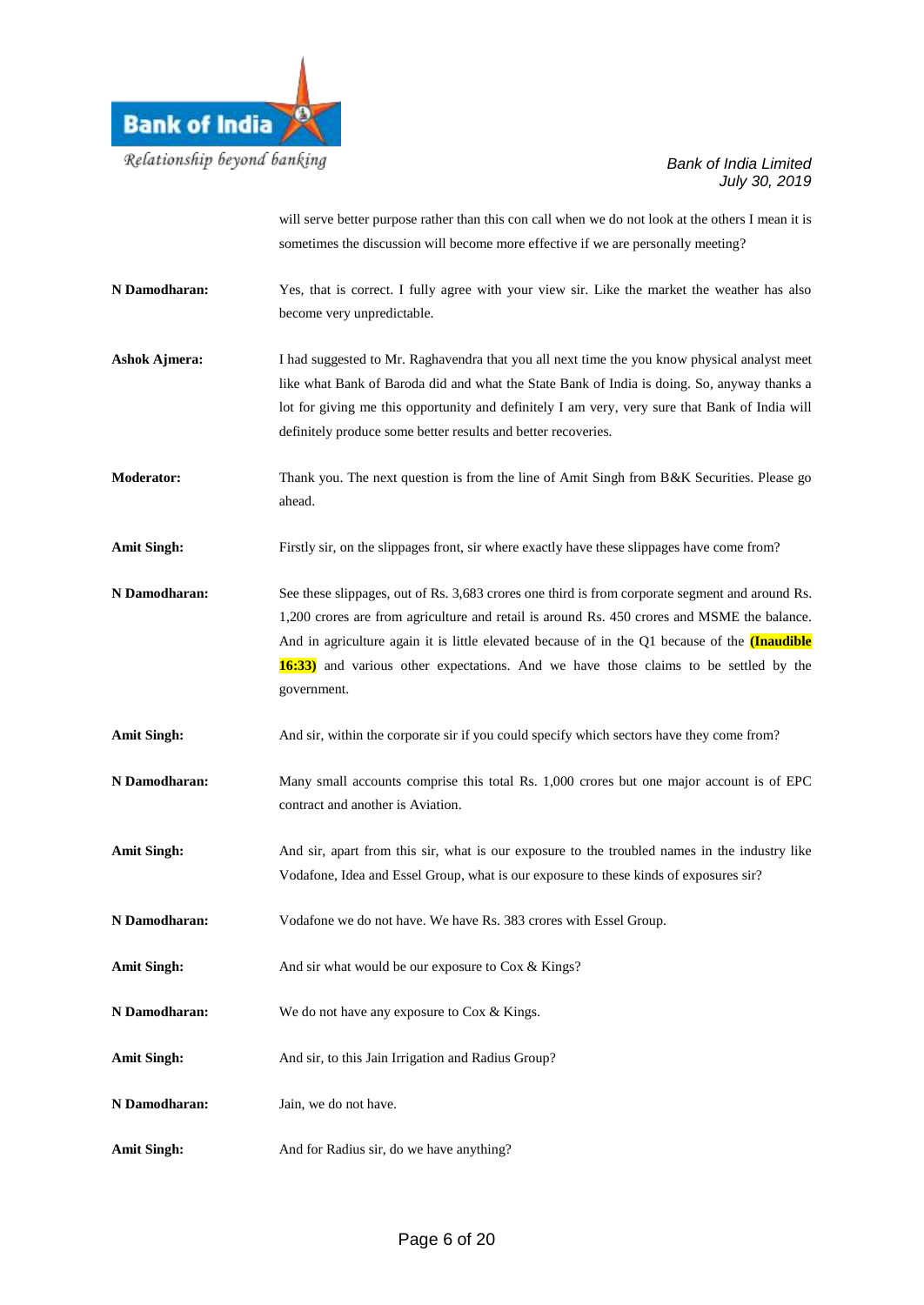

| N Damodharan:       | We do not have.                                                                                                                                                                                                |
|---------------------|----------------------------------------------------------------------------------------------------------------------------------------------------------------------------------------------------------------|
| <b>Amit Singh:</b>  | And sir, what is our exposure to this Hubtown Developer, sir?                                                                                                                                                  |
| N Damodharan:       | No, maybe a small not that much.                                                                                                                                                                               |
| <b>Amit Singh:</b>  | And sir, to this Café Coffee Day account do we have any exposure there?                                                                                                                                        |
| N Damodharan:       | We have a small exposure around Rs. 20 crores we have.                                                                                                                                                         |
| <b>Amit Singh:</b>  | Okay we have only Rs. 20 crores. And sir, just lastly sir what is the nature of the claims at the<br>Delhi Metro Airport account which we have also specified in our BSE filing?                               |
| N Damodharan:       | It is a standard asset with us.                                                                                                                                                                                |
| <b>Amit Singh:</b>  | And sir what is our 5/25 refinancing exposure as of now?                                                                                                                                                       |
| N Damodharan:       | We will send the details.                                                                                                                                                                                      |
| <b>Moderator:</b>   | Thank you. The next question is from the line of Bhavik Shah from B&K Securities. Please go<br>ahead.                                                                                                          |
| <b>Bhavik Shah:</b> | Sir, can you give me a little more clarity on the Supreme Court verdict, that is why because of<br>which you kept the account as standard?                                                                     |
| N Damodharan:       | This is you are talking about the Delhi Metro?                                                                                                                                                                 |
| <b>Bhavik Shah:</b> | Yes, Delhi Metro?                                                                                                                                                                                              |
| N Damodharan:       | Around Rs. 170 crores.                                                                                                                                                                                         |
| <b>Bhavik Shah:</b> | Yes, I am asking as in I mean what is the Supreme Court order say that they have to meet the<br>standards?                                                                                                     |
| N Damodharan:       | The account also we kept in standard category. But whatever provision was to be made that<br>was to be made we have made that call.                                                                            |
| <b>Bhavik Shah:</b> | Okay and sir there has been a lot of shifting into between the categories in the investment<br>portfolio this quarter. So, are we expecting any huge gains from foreign GSEC yields in the<br>coming quarters? |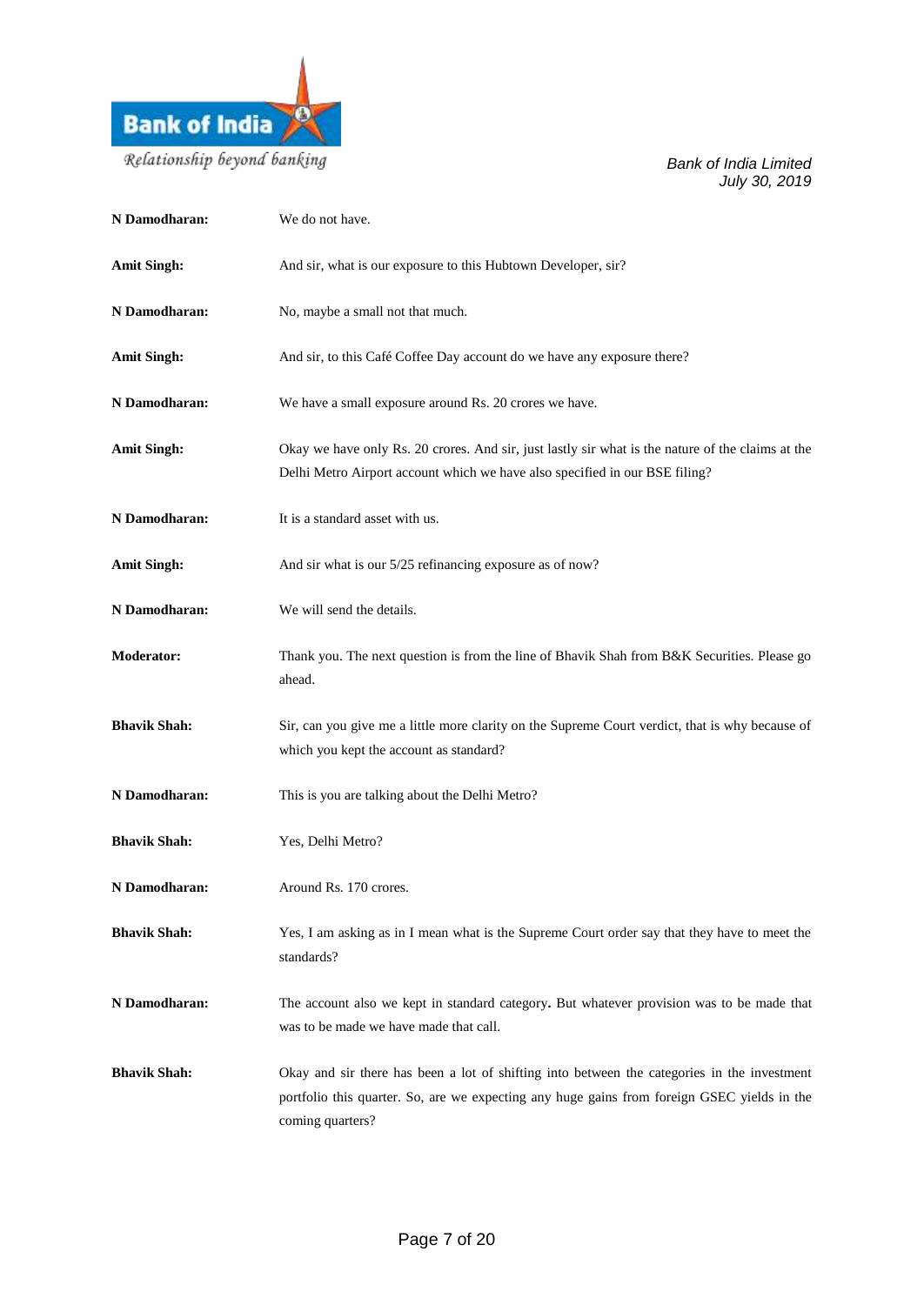

| N Damodharan:       | In the GSEC yields we will be getting some amount to the extent of around Rs. 200 crores we<br>will be expecting because of GSEC yields.                                                                                                                                                                                                                                                                                                                                                                                                    |
|---------------------|---------------------------------------------------------------------------------------------------------------------------------------------------------------------------------------------------------------------------------------------------------------------------------------------------------------------------------------------------------------------------------------------------------------------------------------------------------------------------------------------------------------------------------------------|
| <b>Bhavik Shah:</b> | So, Rs. 200 crores was per quarter?                                                                                                                                                                                                                                                                                                                                                                                                                                                                                                         |
| N Damodharan:       | Yes, this quarter.                                                                                                                                                                                                                                                                                                                                                                                                                                                                                                                          |
| <b>Bhavik Shah:</b> | Okay. And sir where were the recoveries from this quarter?                                                                                                                                                                                                                                                                                                                                                                                                                                                                                  |
| N Damodharan:       | The total recoveries expected recoveries that is what?                                                                                                                                                                                                                                                                                                                                                                                                                                                                                      |
| <b>Bhavik Shah:</b> | No, the total recoveries this quarter when would come from in Q1?                                                                                                                                                                                                                                                                                                                                                                                                                                                                           |
| N Damodharan:       | In the Q1 around net recovery has been Rs. 1,052 crores. It is from various accounts and<br>various segments. Because we had introduced our OTA scheme, non-discriminatory scheme<br>and around Rs. 10 crores have come from NCLT accounts. And various other recoveries for<br>example claim received in agriculture debt waiver is around Rs. 145 crores. It has been from<br>various sources and a big chunk has not come from any particular account.                                                                                   |
| <b>Bhavik Shah:</b> | Sir, I have seen your recoveries to be a little subdued this quarter so how do we see the<br>recoveries for the full year?                                                                                                                                                                                                                                                                                                                                                                                                                  |
| N Damodharan:       | Recovery had been subdued because there had been some delay in the NCLT decisions<br>coming. As I said earlier, if NCLT decisions come around Rs. 2,000 crores to Rs. 2,400 crores<br>NPA portfolio to make them go down because we have five, six cases in a very advanced<br>stage. In addition to that, as I said we have introduced an OTA Scheme and under this RBI 76<br>Circular another five, six accounts have already come under the ICA process. And these are all<br>time bound within six months the resolution has to happen. |
|                     | And in addition to that we will be pursuing our ARC sale even though the market is tight, we<br>propose to go and purchase that also. With all these things put together the recovery scenario<br>has to improve from Q2 onwards. And as I said earlier, our aim is to reduce the gross NPA to<br>Rs. 56,000 crores. We will be working towards that goal.                                                                                                                                                                                  |
| <b>Bhavik Shah:</b> | And sir, how much slippages do you guide for the full year?                                                                                                                                                                                                                                                                                                                                                                                                                                                                                 |
| N Damodharan:       | Around Rs. 12,000 crores.                                                                                                                                                                                                                                                                                                                                                                                                                                                                                                                   |
| <b>Bhavik Shah:</b> | Okay and sir you mentioned some five, six accounts in the ICA process. Can you broadly give<br>me a color which sector, which company do that?                                                                                                                                                                                                                                                                                                                                                                                              |
| N Damodharan:       | In ICA?                                                                                                                                                                                                                                                                                                                                                                                                                                                                                                                                     |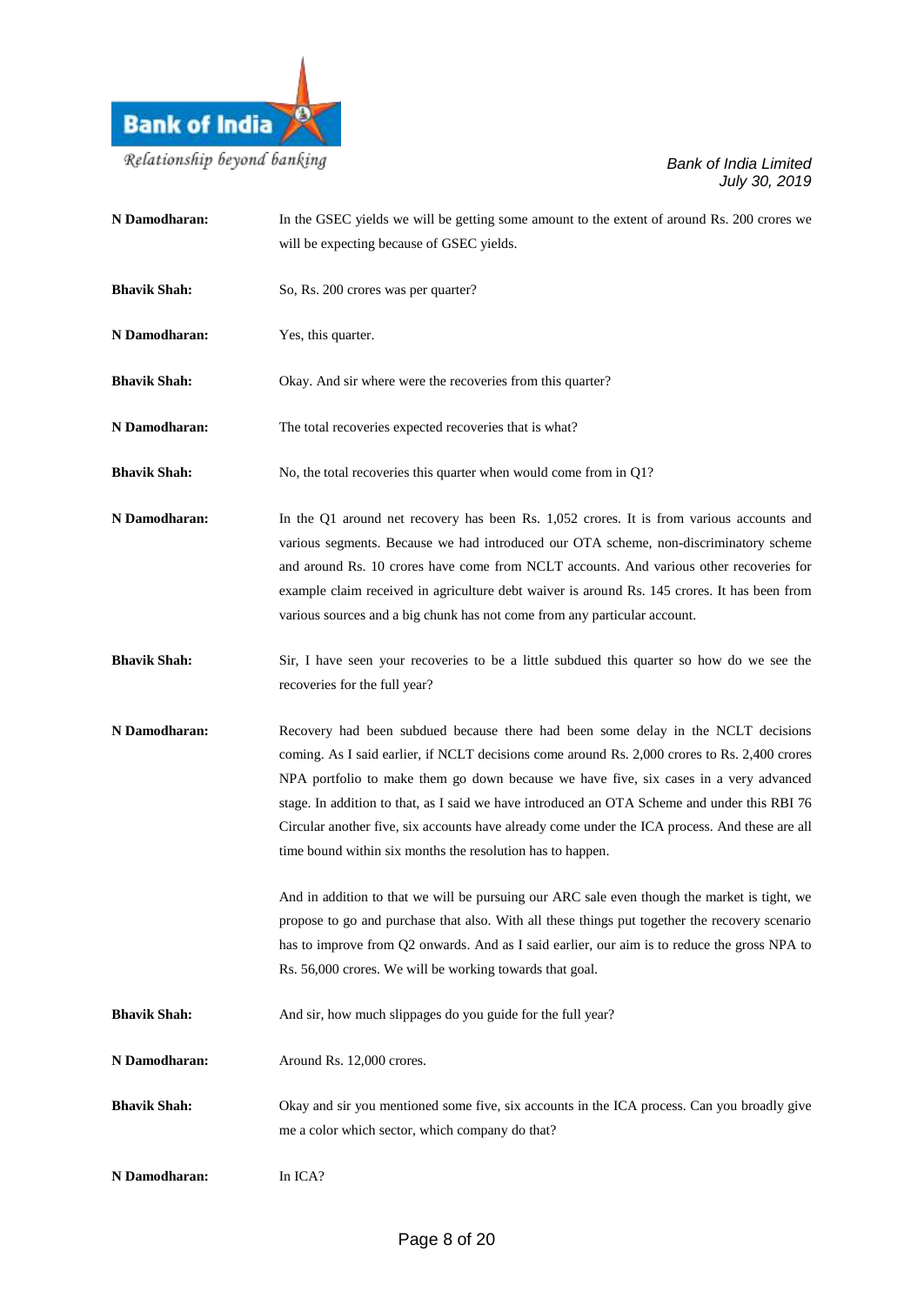

| <b>Bhavik Shah:</b> | These are got initiated this quarter?                                                                                    |
|---------------------|--------------------------------------------------------------------------------------------------------------------------|
| N Damodharan:       | GMR and Prayagraj are in ICA Power, Reliance is also there in NBFC. These are the five, six<br>accounts we talked about. |
| <b>Bhavik Shah:</b> | And sir, McNally Bharat how is it doing in our books?                                                                    |
| N Damodharan:       | It is NPA already.                                                                                                       |
| <b>Bhavik Shah:</b> | Is it for this quarter?                                                                                                  |
| N Damodharan:       | Yes, June quarter.                                                                                                       |
| <b>Bhavik Shah:</b> | So, how much exposure do we have?                                                                                        |
| N Damodharan:       | Around Rs. 400 crores.                                                                                                   |
| <b>Bhavik Shah:</b> | Out of Rs. 1,200 crores of corporate Rs. 400 crores were from McNally Bharat?                                            |
| N Damodharan:       | Yes.                                                                                                                     |
| <b>Bhavik Shah:</b> | Rs. 800 crores were it granular or was it lumpy?                                                                         |
| N Damodharan:       | Aviation as I said Jet is one.                                                                                           |
| <b>Bhavik Shah:</b> | Okay so debt would be around Rs. 300 crores?                                                                             |
| N Damodharan:       | Around Rs. 265 crores.                                                                                                   |
| <b>Bhavik Shah:</b> | And sir, Suzlon?                                                                                                         |
| N Damodharan:       | Suzlon Rs. 82 crores.                                                                                                    |
| <b>Bhavik Shah:</b> | Even that is NPA?                                                                                                        |
| N Damodharan:       | Not yet. Not at least now.                                                                                               |
| <b>Bhavik Shah:</b> | And sir, did you do any ARC sales this quarter?                                                                          |
| N Damodharan:       | This quarter we have not done anything.                                                                                  |
| <b>Bhavik Shah:</b> | But we plan to have a good pipeline of ARC sales?                                                                        |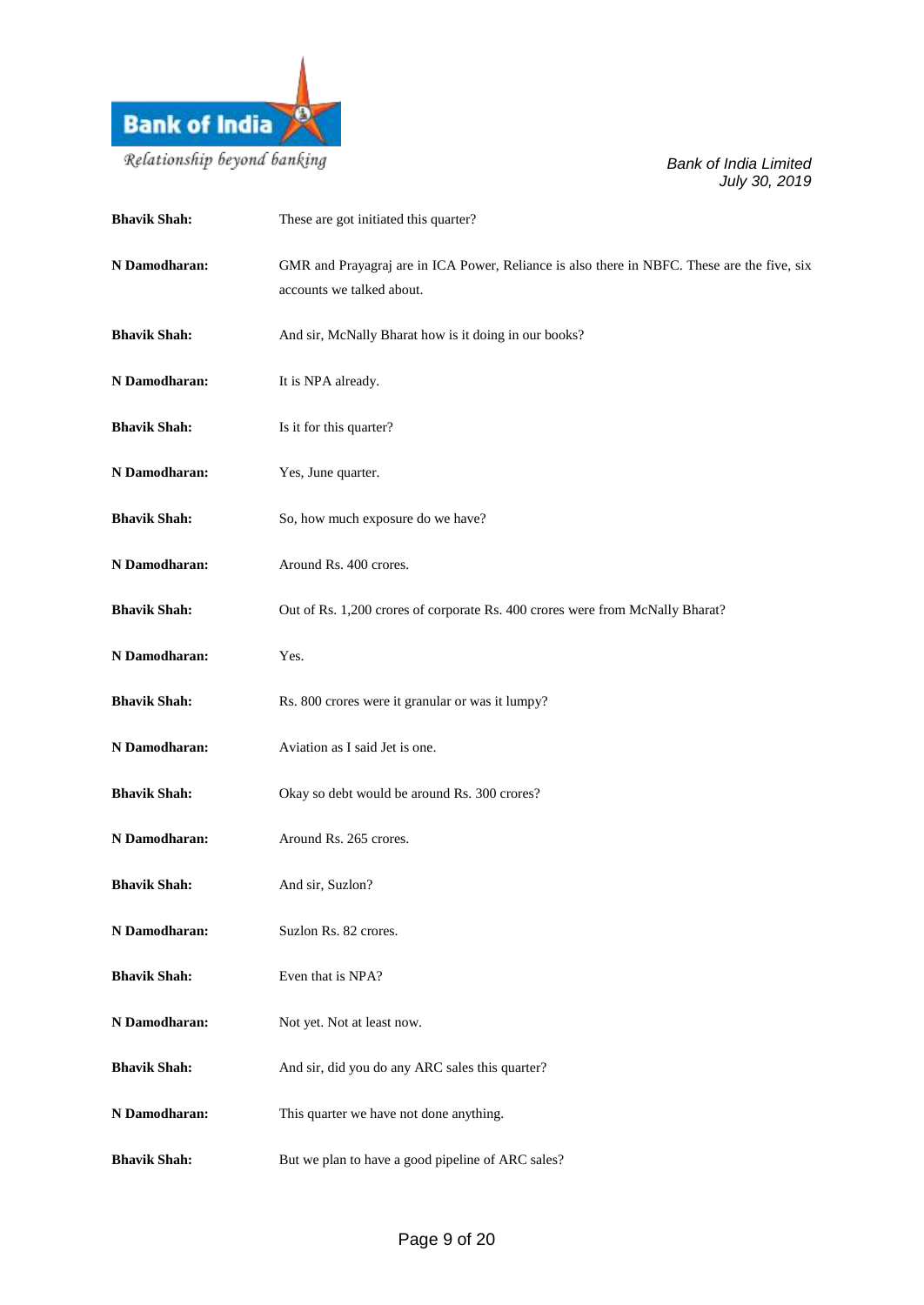

| N Damodharan:        | We have identified accounts of around Rs. 30,000 crores but we have already tried in many of<br>those accounts in the previous year also. So, it all will depend on the market dynamics liquidity<br>and various other things. Whatever the accounts that are in DRT and all where the assets are<br>there or where the unit is viable, we try to go for ARC. |
|----------------------|---------------------------------------------------------------------------------------------------------------------------------------------------------------------------------------------------------------------------------------------------------------------------------------------------------------------------------------------------------------|
| <b>Bhavik Shah:</b>  | And last question sir, can you broadly tell me as in what is SMA-1 and 2 composed of like<br>which sectors are they mainly from and what are the accounts sitting in the SMA-1 and 2?                                                                                                                                                                         |
| N Damodharan:        | SMA-1 and 2 as we told in June 2018 it was above Rs. 5 crores, it was Rs. 11,600 crores and<br>now it is around Rs. 6,875 crores. Out of this one is a very big chunk is in an aviation company<br>guaranteed by the government that takes away 50% of that.                                                                                                  |
| <b>Bhavik Shah:</b>  | So, this would be Air India?                                                                                                                                                                                                                                                                                                                                  |
| N Damodharan:        | Yes.                                                                                                                                                                                                                                                                                                                                                          |
| <b>Bhavik Shah:</b>  | And sir, any other corporate accounts?                                                                                                                                                                                                                                                                                                                        |
| N Damodharan:        | There are few corporate accounts but not of size.                                                                                                                                                                                                                                                                                                             |
| <b>Bhavik Shah:</b>  | In which sectors?                                                                                                                                                                                                                                                                                                                                             |
| N Damodharan:        | They are of mixed sector immediately that will be able to send you that.                                                                                                                                                                                                                                                                                      |
| <b>Bhavik Shah:</b>  | Like sir, anything from construction or builders?                                                                                                                                                                                                                                                                                                             |
| N Damodharan:        | No, not real estate, not commercial real estate. Some road sector is there.                                                                                                                                                                                                                                                                                   |
| <b>Bhavik Shah:</b>  | Sir, these road sector would be not IL&FS?                                                                                                                                                                                                                                                                                                                    |
| N Damodharan:        | See infrastructure is ILFS will be there one of the SPVs.                                                                                                                                                                                                                                                                                                     |
| <b>Moderator:</b>    | Thank you. The next question is a follow up from the line of Ashok Ajmera from Ajcon Global<br>Services. Please go ahead.                                                                                                                                                                                                                                     |
| <b>Ashok Ajmera:</b> | So, I thought I will not be so lucky to get the chance again so but anyway I think my number<br>came very fast. So, this risk weighted assets of Rs. 299,492 crores can you throw some light on<br>this, I mean what is the composition of this?                                                                                                              |
| N Damodharan:        | Composition means you wanted to understand rating wise because?                                                                                                                                                                                                                                                                                               |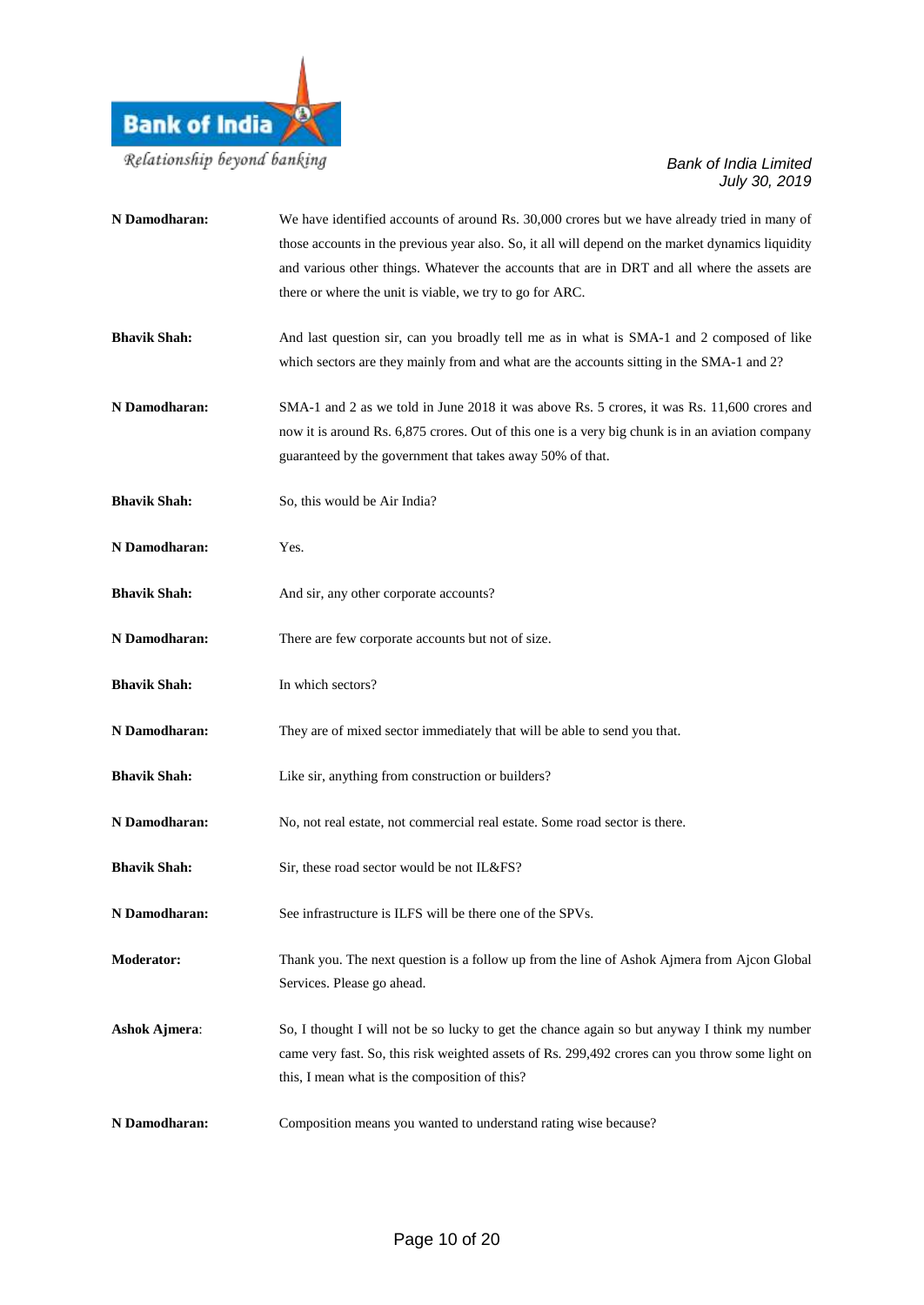

| <b>Ashok Ajmera:</b> | Yes, first I mean for rating wise because you said that you're A rated has gone up to 58% BBB<br>has gone down 15% to 9% and below that has gone down to 13%. So, now in the light of the<br>new composition of this, what will be the composition of this risk weighted of Rs. 299,492<br>crores I mean because you see the rating these days are as we all know; one cannot rely only<br>on rating. |
|----------------------|-------------------------------------------------------------------------------------------------------------------------------------------------------------------------------------------------------------------------------------------------------------------------------------------------------------------------------------------------------------------------------------------------------|
|                      | Suddenly the rating of AA account or AAA account also goes to D or maybe DDD. So, what is<br>the kind of composition of this Rs. 299,492 crores from the risk point of view since they are all<br>risk weighted assets?                                                                                                                                                                               |
| N Damodharan:        | Composition means it derives from the rating only primarily and if you want to further look at<br>that, is it that the industry you are looking at or?                                                                                                                                                                                                                                                |
| <b>Ashok Ajmera:</b> | Yes, industry wise so that we can have some you know like we can derive I mean or we can<br>analyze it that how far it will damage?                                                                                                                                                                                                                                                                   |
| N Damodharan:        | Okay if you want to look at that for the credit risk side of it, it is coming to Rs. 249,000 crores<br>for the credit risk side of it and out of this credit risk side of it also if you are looking at the<br>advances side of it around Rs. 30,000 crores are of government guaranteed is there.                                                                                                    |
| <b>Ashok Ajmera:</b> | Oh Yes, that is government guaranteed is it?                                                                                                                                                                                                                                                                                                                                                          |
| N Damodharan:        | Yes, around Rs. 30,000 crores. Rs. 15,000 crores is the market risk.                                                                                                                                                                                                                                                                                                                                  |
| <b>Management:</b>   | And rest is operational risk.                                                                                                                                                                                                                                                                                                                                                                         |
| <b>Ashok Ajmera:</b> | Rs. 15,000 crores is the market risk I mean what is that comprising of?                                                                                                                                                                                                                                                                                                                               |
| N Damodharan:        | Treasury portfolio.                                                                                                                                                                                                                                                                                                                                                                                   |
| <b>Ashok Ajmera:</b> | So, sir, treasury now with this interest rate scenario I mean we have heard today that SBI has<br>suddenly reduced the sizeable in the interest rate. So, do not you think that a lot of gains are<br>expected in the coming quarters on the treasury front?                                                                                                                                          |
| N Damodharan:        | A lot of what?                                                                                                                                                                                                                                                                                                                                                                                        |
| <b>Ashok Ajmera:</b> | Gain, profit?                                                                                                                                                                                                                                                                                                                                                                                         |
| N Damodharan:        | Yes, we expect to have a gain of around Rs. 200 crores in this coming quarter.                                                                                                                                                                                                                                                                                                                        |
| <b>Ashok Ajmera:</b> | As against in this quarter of?                                                                                                                                                                                                                                                                                                                                                                        |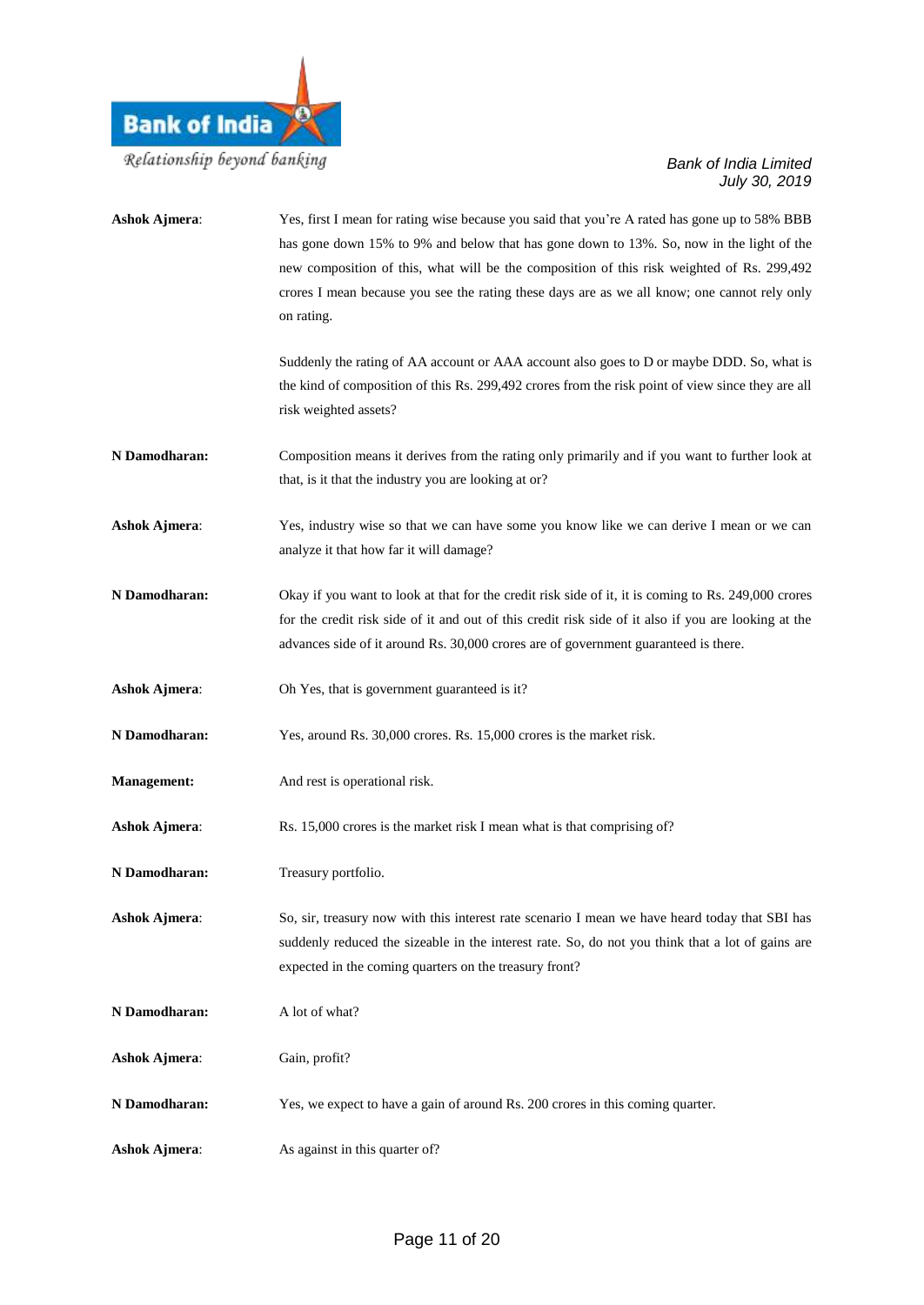

| N Damodharan:        | Q1 also we made around Rs. 200 odd crores.                                                                                                                                                                                                                                                                                                                                                                                                |
|----------------------|-------------------------------------------------------------------------------------------------------------------------------------------------------------------------------------------------------------------------------------------------------------------------------------------------------------------------------------------------------------------------------------------------------------------------------------------|
| <b>Ashok Ajmera:</b> | Same will be there in the next quarter also?                                                                                                                                                                                                                                                                                                                                                                                              |
| N Damodharan:        | Yes.                                                                                                                                                                                                                                                                                                                                                                                                                                      |
| <b>Ashok Ajmera:</b> | And sir, in these notes to the account the note number 7 you said that the consolidate unaudited<br>financial results also include the group shares of net loss after tax of Rs. 91.45 crores for the<br>quarter ended 30 June 2019. So, in respect of those six associates so number one, it has been<br>taken as a hit in the profit and loss account?                                                                                  |
| N Damodharan:        | Yes, consolidated balance sheet we have taken a hit.                                                                                                                                                                                                                                                                                                                                                                                      |
| <b>Ashok Ajmera:</b> | And whether I mean which are those associates which are giving these losses?                                                                                                                                                                                                                                                                                                                                                              |
| N Damodharan:        | Actually, there has been amalgamation of three RRBs in various stakes so two RRBs have<br>come to our folds and one we have transferred to State Bank of India. So, the banks might have<br>come to us we have absorbed their loss of overall that is the basic hit that we have taken.                                                                                                                                                   |
| <b>Ashok Ajmera:</b> | This is actually is it the same for RRB only because the other note also?                                                                                                                                                                                                                                                                                                                                                                 |
| N Damodharan:        | Some associates are also there.                                                                                                                                                                                                                                                                                                                                                                                                           |
| <b>Ashok Ajmera:</b> | Because these are basically this Rs. 91.45 crores are basically the associates?                                                                                                                                                                                                                                                                                                                                                           |
| N Damodharan:        | Yes, because all of these are grouped as associates. It is not subsidiary. Those are associates<br>only because we have 35% stake, not 51% and of course we have another two, three domestics<br>and international associates also. So, that is the total figure of all these.                                                                                                                                                            |
| <b>Ashok Ajmera:</b> | And sir, now coming back again to my question of the credit I mean little more since I got the<br>time I mean what kind of opportunity we are looking in which areas for this credit growth of<br>almost about Rs. 35,000 crores in the remaining three quarter? How do you see the<br>composition between the corporates or MSME or retail or this thing? What are your plans?<br>You must have definitely worked out something on this? |
| N Damodharan:        | It is as of now the ratio of corporate to RAM is about 51:49. So, by this yearend we want to<br>make 55% as the RAM sectors and corporate will be 45%. So, it will be a good mix of both<br>corporate and RAM segments.                                                                                                                                                                                                                   |
| <b>Ashok Ajmera:</b> | And within the RAM segments retail will continue to grow as it has been?                                                                                                                                                                                                                                                                                                                                                                  |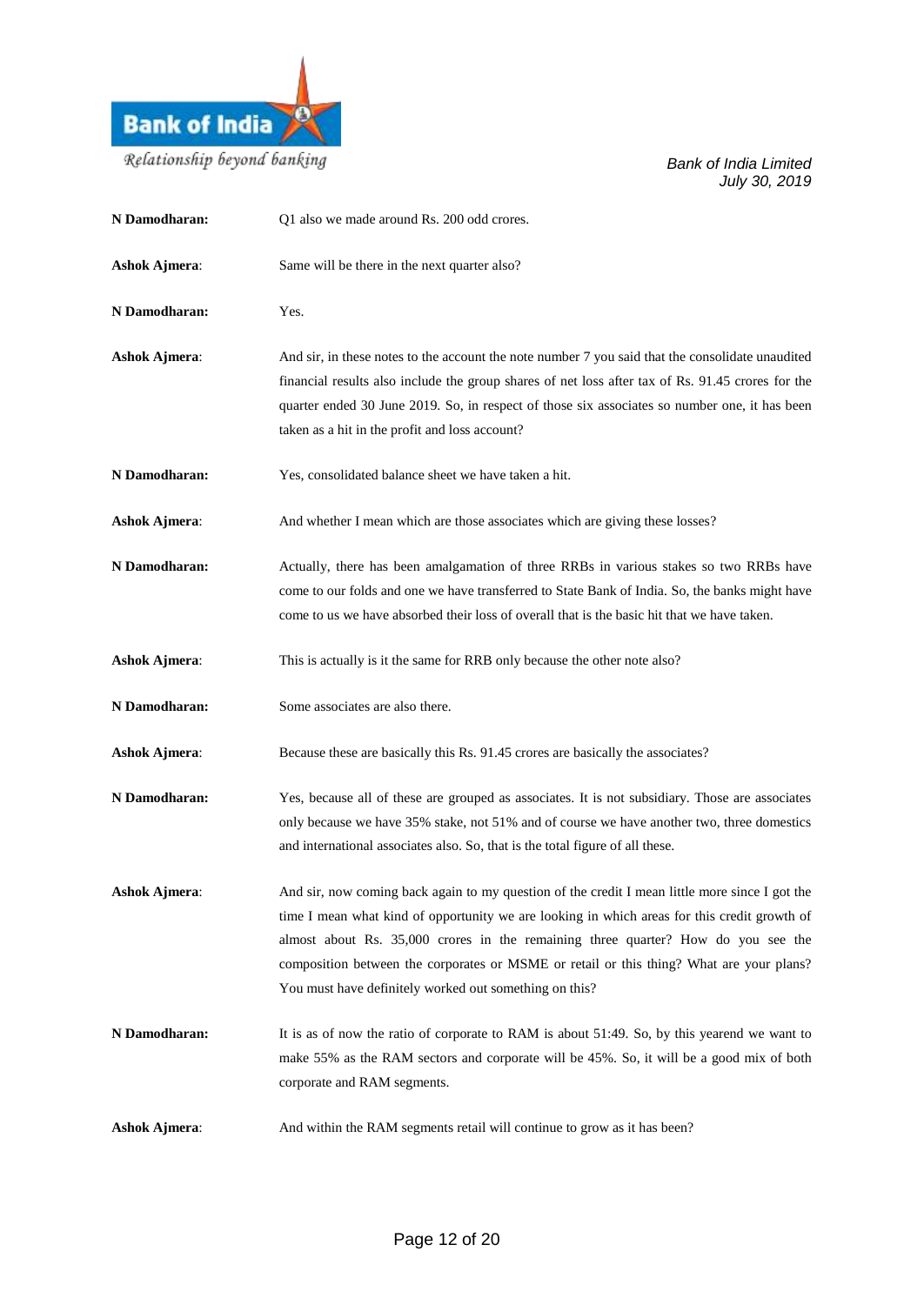

| N Damodharan:        | We will focus more on good rated quality SMA accounts. And for that we have enhanced the<br>strength of our centralized hubs SMA City Centers. We are also considerably moving towards<br>acquiring new assets and take the in a typical blue blood what they call it submissions. So, we<br>want to take up good quality assets so that our book also will qualitatively improve. There are<br>plenty of such accounts. We have activated our top 300 prime corporate branches who will be<br>driving this.                                                                                                                                                                                          |
|----------------------|-------------------------------------------------------------------------------------------------------------------------------------------------------------------------------------------------------------------------------------------------------------------------------------------------------------------------------------------------------------------------------------------------------------------------------------------------------------------------------------------------------------------------------------------------------------------------------------------------------------------------------------------------------------------------------------------------------|
| <b>Ashok Ajmera:</b> | That is a very good move but I would with my limited whatever the knowledge and experience<br>of dealing with the bank is that I think the whole credit process also needs to be little bit<br>strengthened and streamlined because experience wise this goes through many, many checks<br>and balances which are many of them can be avoided I mean in the whole exercise at the<br>branch level again the repeated exercise at the regional level, again it will be repeated at zonal<br>level and then we finally it go to the sanctioning authority there also there are three levels. So,<br>I think something can be done on this to give the justice also to the people to especially<br>MSME? |
| N Damodharan:        | You are absolutely right. We have started moving in that direction. Say for example if you take<br>the MSME, a 59 minutes loans which is online. So, digital content in loan processing has<br>increased and still there is a huge upside there.                                                                                                                                                                                                                                                                                                                                                                                                                                                      |
| <b>Ashok Ajmera:</b> | You have gone for some higher limit for that just like some other banks they said Rs. 5 crores<br>we have                                                                                                                                                                                                                                                                                                                                                                                                                                                                                                                                                                                             |
| N Damodharan:        | We are in the process. We are in the testing stage where it is a matter of few days only. So, we<br>are trying to improve it to Rs. 5 crores. And there is lot of traction happening there. We have<br>sanctioned about Rs. 1,500 crores so far in principle and final sanction has been about to the<br>tune of Rs. 1,200 crores. Similarly retail also we are ready to go live. Once that happens, I<br>think what you are mentioned the concerns, those concerns will be by and large addressed.                                                                                                                                                                                                   |
| <b>Moderator:</b>    | Thank you. The next question is from the line of Mahrukh Adajania from IDFC. Please go                                                                                                                                                                                                                                                                                                                                                                                                                                                                                                                                                                                                                |

**Mahrukh Adajania:** Sir, I just missed the discussion on your exposure to the ADAG Group. So, what will be our total exposure to the ADAG Group and how much of it is already NPL?

**N Damodharan:** Around Rs. 2,000 crores is the exposure. And we have made a provision of around Rs. 850 crores.

**Mahrukh Adajania:** Okay so Rs. 2,000 crores all of it is NPL is it?

ahead.

**N Damodharan:** Except Rs. 700 crores is standard, rest is NPA.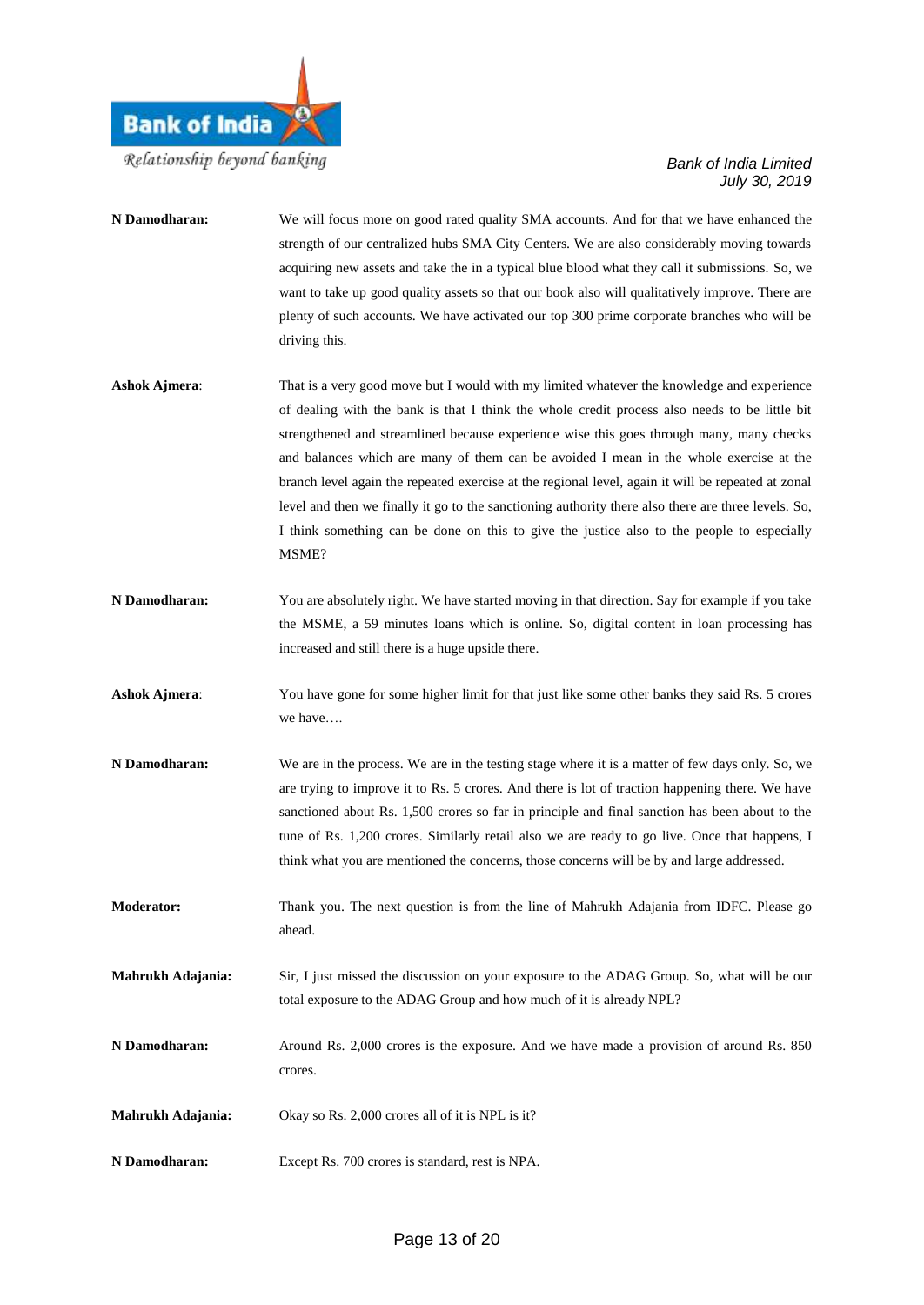

| Mahrukh Adajania:     | And the Rs. 700 crores is from the NBFCs?                                                                                                                                                   |
|-----------------------|---------------------------------------------------------------------------------------------------------------------------------------------------------------------------------------------|
| N Damodharan:         | NBFCs.                                                                                                                                                                                      |
| Mahrukh Adajania:     | That is standard otherwise rest is NPA?                                                                                                                                                     |
| N Damodharan:         | Yes.                                                                                                                                                                                        |
| Mahrukh Adajania:     | And rest that is NPA is all power, roads or what is it?                                                                                                                                     |
| N Damodharan:         | Road and telecom.                                                                                                                                                                           |
| Mahrukh Adajania:     | Telecom and road?                                                                                                                                                                           |
| N Damodharan:         | Yes.                                                                                                                                                                                        |
| Mahrukh Adajania:     | And you do not have any exposure to power, Reliance Power?                                                                                                                                  |
| N Damodharan:         | No, we do not have.                                                                                                                                                                         |
| Mahrukh Adajania:     | And sir, if the government backed airlines it is part of SMA-2 right not SMA-1?                                                                                                             |
| N Damodharan:         | It is SMA-2.                                                                                                                                                                                |
| Moderator:            | Thank you. The next question is from the line of Harsh Agarwal from Infina Finance. Please<br>go ahead.                                                                                     |
| <b>Harsh Agarwal:</b> | Sir, just wanted to understand this exposure of Deewan that we have and the ADAG Group<br>NBFC that we have just discussed, is it an SMA account for us or they are SMA0 account for<br>us? |
| N Damodharan:         | Which one?                                                                                                                                                                                  |
| <b>Harsh Agarwal:</b> | The Deewan account?                                                                                                                                                                         |
| N Damodharan:         | Yes, DHFL is SMA-1 account.                                                                                                                                                                 |
| <b>Harsh Agarwal:</b> | Sir, just as per your last con call the Deewan exposure was at Rs. 4,000 crores but our SMA-1<br>amount is much lesser than that?                                                           |
| N Damodharan:         | When we entered the ICA it was at SMA0.                                                                                                                                                     |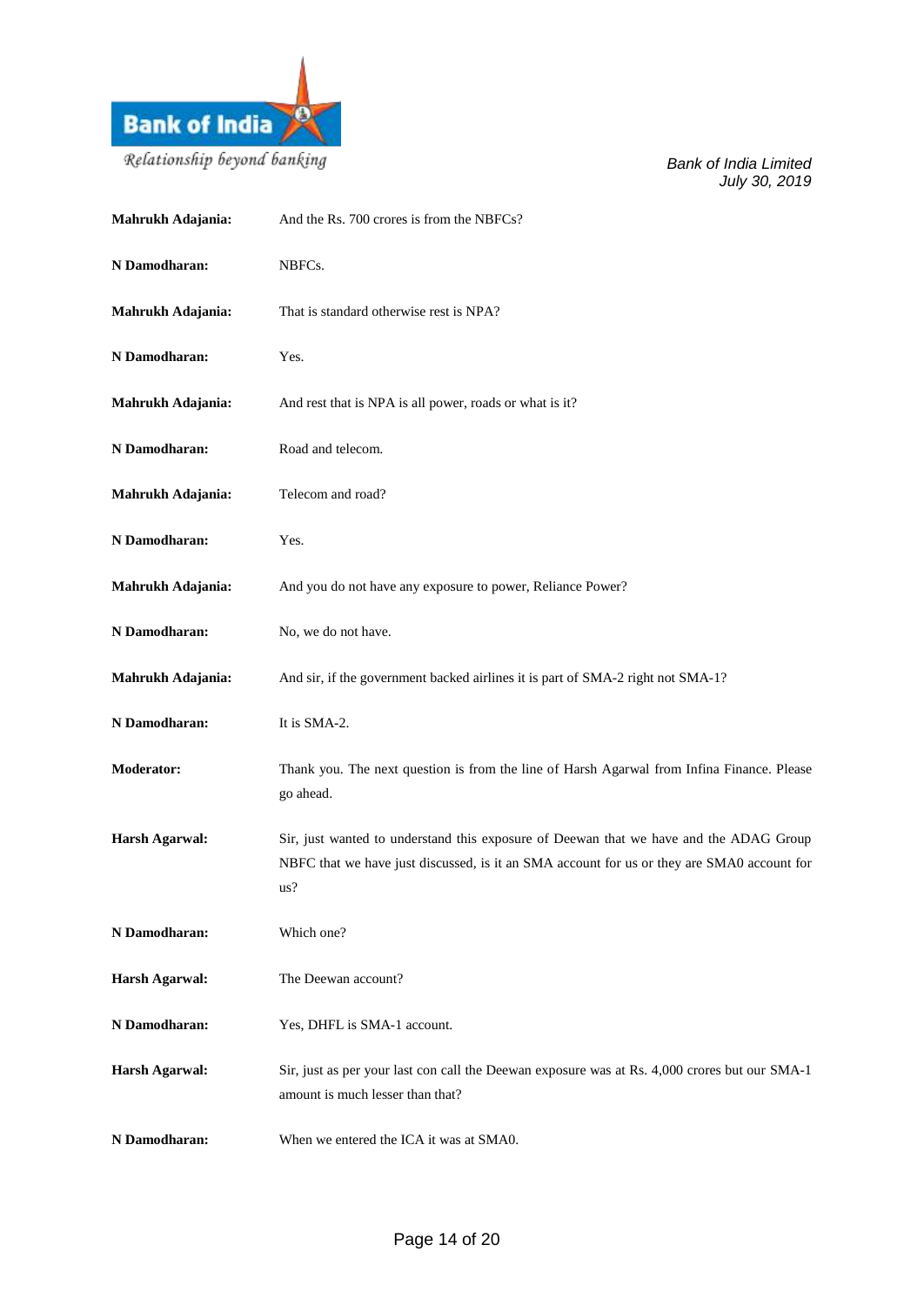

| <b>Harsh Agarwal:</b> | So, we are seeing as on June 30 <sup>th</sup> it was SMA0?                                                                                                                                                                                                                |
|-----------------------|---------------------------------------------------------------------------------------------------------------------------------------------------------------------------------------------------------------------------------------------------------------------------|
| N Damodharan:         | Yes.                                                                                                                                                                                                                                                                      |
| <b>Harsh Agarwal:</b> | And sir, what about the ADAG NBFC Rs. 700 crores amount that we just discussed?                                                                                                                                                                                           |
| N Damodharan:         | AGAG one is in SMA0 and one is in SMA-1.                                                                                                                                                                                                                                  |
| Harsh Agarwal:        | What is the amount in SMA-1 if you can share that?                                                                                                                                                                                                                        |
| N Damodharan:         | Around Rs. 430 crores.                                                                                                                                                                                                                                                    |
| <b>Moderator:</b>     | Thank you. The next question is from the line of Arjun Tandon from Matsya Capital. Please go<br>ahead.                                                                                                                                                                    |
| <b>Arjun Tandon:</b>  | Just a question on the NCLT resolution. So, for example in the Essar Steel case what is the<br>basically the date of hearing and what is the final hurdle for the resolution to be passed and<br>how much time will it take for the recoveries to hit your balance sheet? |
| <b>Management:</b>    | The 2 August is the date of hearing.                                                                                                                                                                                                                                      |
| N Damodharan:         | 2 August or 3 August is the date and it is in the last stage we are expecting an outcome in this<br>hearing.                                                                                                                                                              |
| <b>Arjun Tandon:</b>  | And this is expected to be a binding outcome?                                                                                                                                                                                                                             |
| N Damodharan:         | Expected to be so.                                                                                                                                                                                                                                                        |
| <b>Arjun Tandon:</b>  | And sir, what about the other accounts I mean you said there are 6 to 7 accounts that are in the<br>process so what kind of dates if you can help us out with?                                                                                                            |
| N Damodharan:         |                                                                                                                                                                                                                                                                           |
|                       | These are we are expecting in Q2.                                                                                                                                                                                                                                         |
| <b>Arjun Tandon:</b>  | So, all the decisions are like banking decisions are expected in Q2?                                                                                                                                                                                                      |
| N Damodharan:         | Yes, that is what expected.                                                                                                                                                                                                                                               |
| <b>Moderator:</b>     | Thank you. The next question is from the line of Anand Dama from Emkay Global. Please go<br>ahead.                                                                                                                                                                        |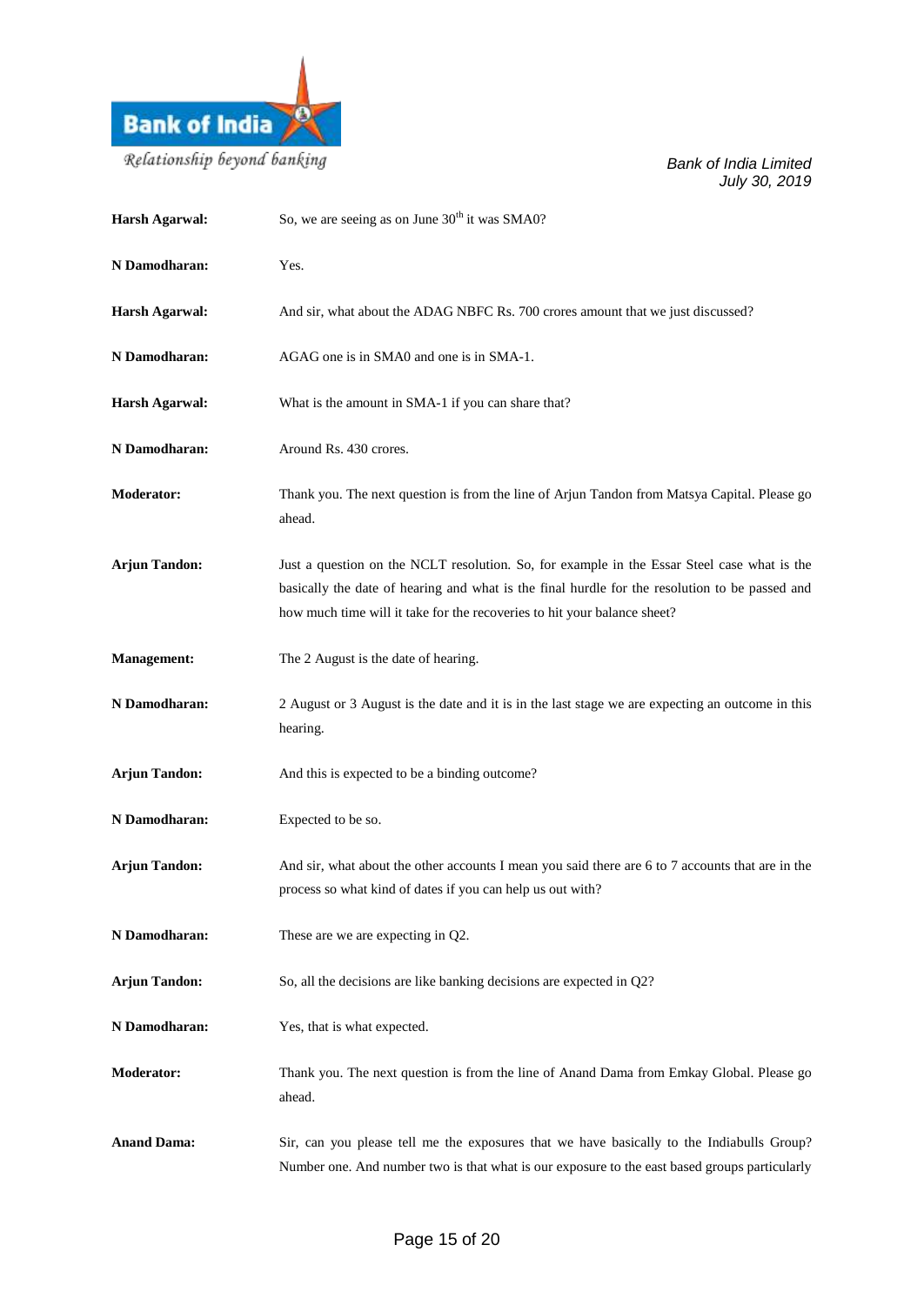

now in stressed like Emami, McNally Bharat, McCoy Russell and whether we have recognized all the accounts as NPA in this quarter?

| N Damodharan:        | Yes, regarding the Indiabulls we have an exposure of around Rs. 3,500 crores.                                                                                                                                                                                                                                                                   |
|----------------------|-------------------------------------------------------------------------------------------------------------------------------------------------------------------------------------------------------------------------------------------------------------------------------------------------------------------------------------------------|
| <b>Anand Dama:</b>   | That is at the group level, right?                                                                                                                                                                                                                                                                                                              |
| N Damodharan:        | Yes, group level.                                                                                                                                                                                                                                                                                                                               |
| <b>Anand Dama:</b>   | So, what is the exposure that we have particularly to Indiabulls Housing?                                                                                                                                                                                                                                                                       |
| N Damodharan:        | We have to the Indiabulls Housing only. And towards the east side of it we have only McNally<br>Bharat which is recognized as a NPA already.                                                                                                                                                                                                    |
| <b>Anand Dama:</b>   | In this quarter itself?                                                                                                                                                                                                                                                                                                                         |
| N Damodharan:        | Yes.                                                                                                                                                                                                                                                                                                                                            |
| <b>Anand Dama:</b>   | And sir, apart from that do we have exposure to any other new stress coming in primarily from<br>the belt particularly? So, today there was this news about CCD now running into problems so<br>do we have exposure over there? Then there are these new power accounts which possibly<br>could come under stress. So, any concerns over there? |
| N Damodharan:        | We have a small exposure on the CCD. We find it as a stressed one. It is around Rs. 20 crores<br>we have.                                                                                                                                                                                                                                       |
| <b>Anand Dama:</b>   | Anything on the power front?                                                                                                                                                                                                                                                                                                                    |
| N Damodharan:        | Power front no fresh stress is coming in.                                                                                                                                                                                                                                                                                                       |
| <b>Anand Dama:</b>   | Noting that you see particularly from the Reliance Group or any other entity as such?                                                                                                                                                                                                                                                           |
| N Damodharan:        | Reliance Power we do not have.                                                                                                                                                                                                                                                                                                                  |
| <b>Moderator:</b>    | Thank you. The next question is from the line of Ashok Ajmera from Ajcon Global. Please go<br>ahead.                                                                                                                                                                                                                                            |
| <b>Ashok Ajmera:</b> | Since I got this third opportunity, I would just like to know the total number of I mean our total<br>amount in the NCLT including that NCLT list 1 and 2 how much claims bank has filed in<br>NCLT? If not may not be number but in value and what are the prospects I mean in percentage<br>terms of the recovery from those accounts?        |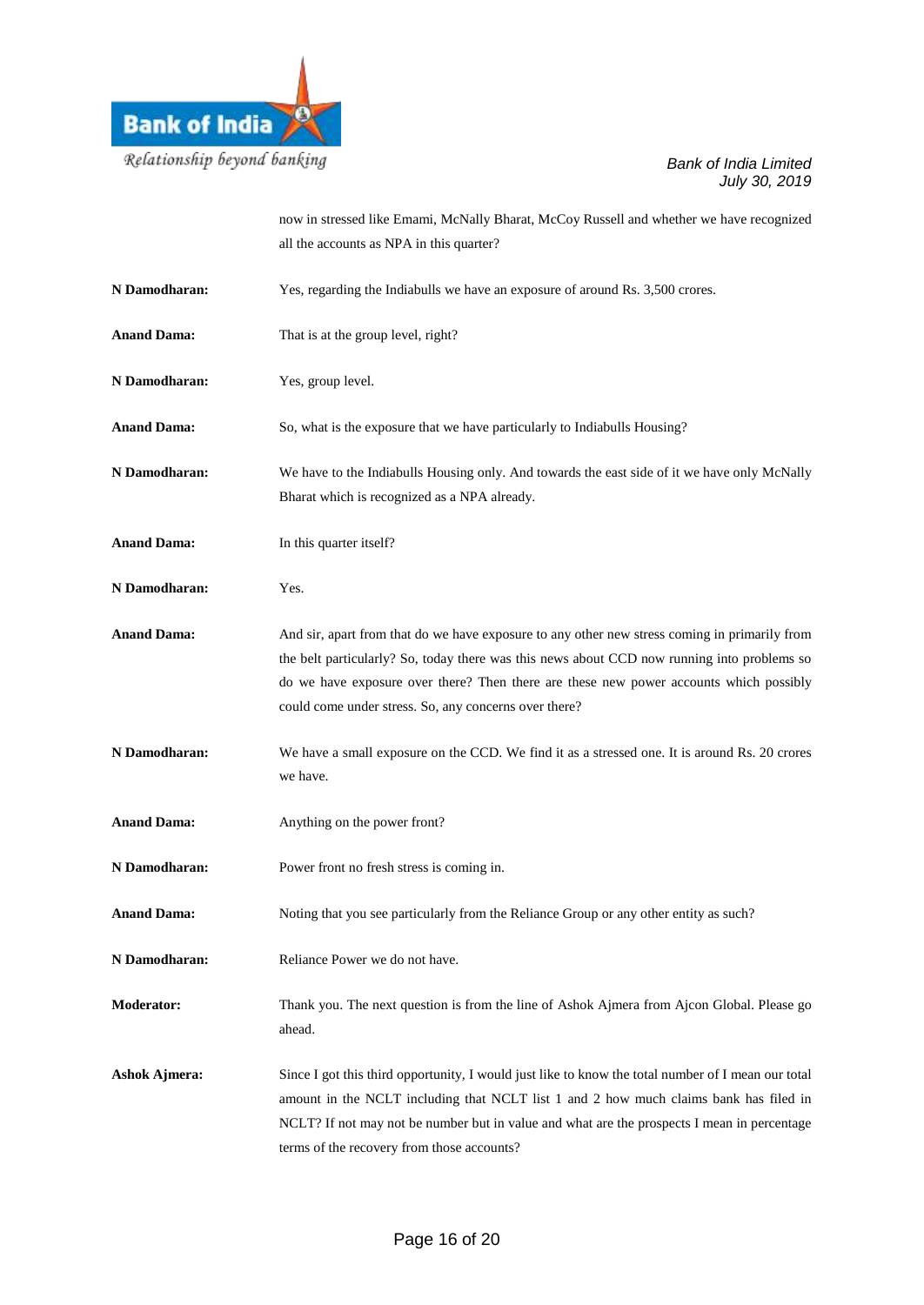

| N Damodharan:        | See this Rs. 31,000 crores is the total claim filed by us and other banks where we are<br>consortium members.                                                                                                                                                                                                |
|----------------------|--------------------------------------------------------------------------------------------------------------------------------------------------------------------------------------------------------------------------------------------------------------------------------------------------------------|
| <b>Ashok Ajmera:</b> | Means our share is Rs. 31,000 crores?                                                                                                                                                                                                                                                                        |
| N Damodharan:        | Yes. Against this almost 100% provision is there. And we expect to receive in Q2 or a little bit<br>below around Rs. 2,400 crores out of six accounts, out of this Rs. 31,000 crores.                                                                                                                        |
| <b>Ashok Ajmera:</b> | Yes, but the six accounts those may be around how much Rs. 9,000 crores, Rs. 10,000 crores<br>mean out of remaining Rs. 20,000 crores?                                                                                                                                                                       |
| N Damodharan:        | These six accounts outstanding is around Rs. 3,700 crores. From that we are expecting around<br>Rs. 2,000 crores to Rs. 2,400 crores.                                                                                                                                                                        |
| <b>Ashok Ajmera:</b> | So, remaining Rs. 28,000 crores some ballpark some benchmark some idea of recovery?                                                                                                                                                                                                                          |
| N Damodharan:        | These are all in various stages because see around 300 accounts are involved. These are all in<br>various stages of proceedings. So, account wise it will be difficult to tell.                                                                                                                              |
| <b>Ashok Ajmera:</b> | Something like may be 20%, 18%, 22% approximately may be the recoveries and say for the<br>other account or may be 30% something must have definitely been analyzed or work up on?                                                                                                                           |
| N Damodharan:        | You see for example in this Q2 we expect around 10%.                                                                                                                                                                                                                                                         |
| <b>Ashok Ajmera:</b> | From the remaining?                                                                                                                                                                                                                                                                                          |
| N Damodharan:        | No, in Q2.                                                                                                                                                                                                                                                                                                   |
| <b>Ashok Ajmera:</b> | That is including that Rs. 2,400 crores?                                                                                                                                                                                                                                                                     |
| N Damodharan:        | That is 10%, is not it. May be in Q3 and Q4 that is the expectation. But these are all very<br>different stages of proceedings. We will not be able to predict that way.                                                                                                                                     |
| <b>Ashok Ajmera:</b> | No problem may be we have more clarity after the next quarter. Sir, in this break up of<br>standard restructured advances in aviation the total is Rs. 3,614 crores so these two accounts<br>we have seen I mean Jet and Air India it is under restructured Jet and Air India is not included,<br>is not it? |
| N Damodharan:        | No, this is only Air India.                                                                                                                                                                                                                                                                                  |
| <b>Ashok Ajmera:</b> | This entire Rs. 3,614 crores?                                                                                                                                                                                                                                                                                |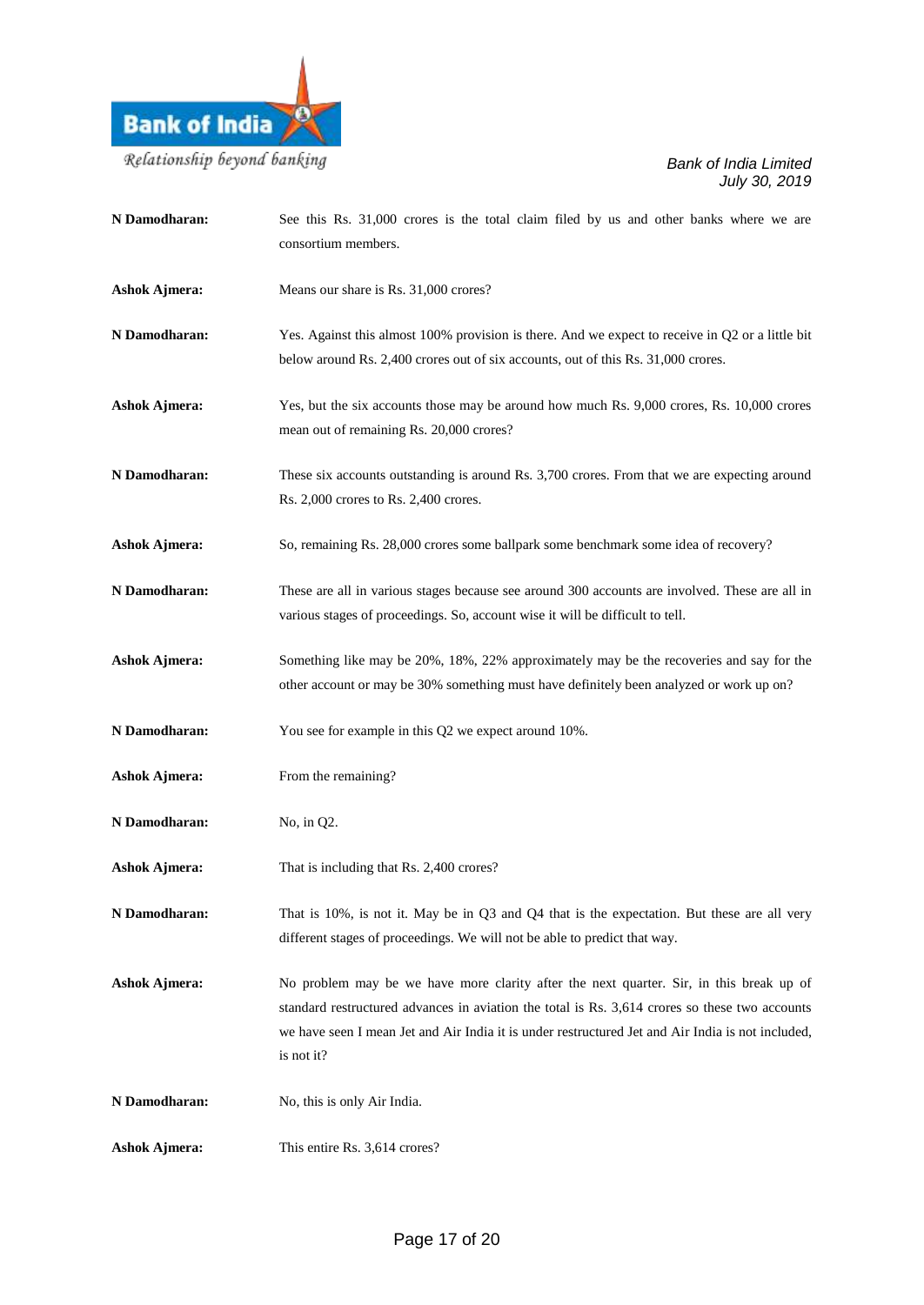

| N Damodharan:        | Jet is already NPA it is not standard.                                                                                                                                                                                                                                                                                                                                                                                                                                                                                                      |
|----------------------|---------------------------------------------------------------------------------------------------------------------------------------------------------------------------------------------------------------------------------------------------------------------------------------------------------------------------------------------------------------------------------------------------------------------------------------------------------------------------------------------------------------------------------------------|
| <b>Ashok Ajmera:</b> | So, this entire Rs. 3,614 crores is?                                                                                                                                                                                                                                                                                                                                                                                                                                                                                                        |
| N Damodharan:        | Air India.                                                                                                                                                                                                                                                                                                                                                                                                                                                                                                                                  |
| <b>Moderator:</b>    | Thank you. The next question is from the line of Tushar Sarda from Athena Investments.<br>Please go ahead.                                                                                                                                                                                                                                                                                                                                                                                                                                  |
| <b>Tushar Sarda:</b> | I have actually a broader question for the whole banking industry. The NPA slippage, the new<br>slippage continues to be $(+4%)$ and NIMs are around 2.5%. So, what is the reasonable level of<br>slippage which the PSU Banks can operate profitably?                                                                                                                                                                                                                                                                                      |
| N Damodharan:        | It should be around 1.5%.                                                                                                                                                                                                                                                                                                                                                                                                                                                                                                                   |
| <b>Tushar Sarda:</b> | So, when do we expect that this 4% will become 1.5%, how long before it normalizes because<br>now you are lending to corporate is not growing very fast and most of the corporate NPAs are<br>recognized but still in the current quarter you have 4% kind of NPA and not only Bank of India<br>but other banks also so it seems to be a general problem of the industry itself of the banking<br>industry and the economy. So, when do we think that this would come down to around 1%,<br>1.5% where the banks start becoming profitable? |
| N Damodharan:        | I think in this Rs. 3,600 crores only 30% is in the corporate sector. Around another 30% is in<br>the agriculture where we have lodge our claim and the recovery will be coming. Only it is<br>taking time because the government has to make the payment.                                                                                                                                                                                                                                                                                  |
|                      | So, to say that it will come under control only for certain extraneous factors like agriculture<br>debt waiver scheme because of which it is little bit elevated. We are working on this and the<br>credit monitoring and various measures which we have taken up will contain the retail and<br>MSME in a big way. So, we hope to bring it below 2%.                                                                                                                                                                                       |
| <b>Tushar Sarda:</b> | From the current year?                                                                                                                                                                                                                                                                                                                                                                                                                                                                                                                      |
| N Damodharan:        | In the current year at least, that will be our aim certainly as you said.                                                                                                                                                                                                                                                                                                                                                                                                                                                                   |
| <b>Tushar Sarda:</b> | But you have already done 1% right in the first quarter itself so unless this rolls back then<br>obviously to come down but?                                                                                                                                                                                                                                                                                                                                                                                                                |
| N Damodharan:        | Yes.                                                                                                                                                                                                                                                                                                                                                                                                                                                                                                                                        |
| <b>Tushar Sarda:</b> | I am asking not again as I said I am not asking particularly with respect to your bank because it<br>is seeing as a general trend whatever other banks have reported like Canara reported results,                                                                                                                                                                                                                                                                                                                                          |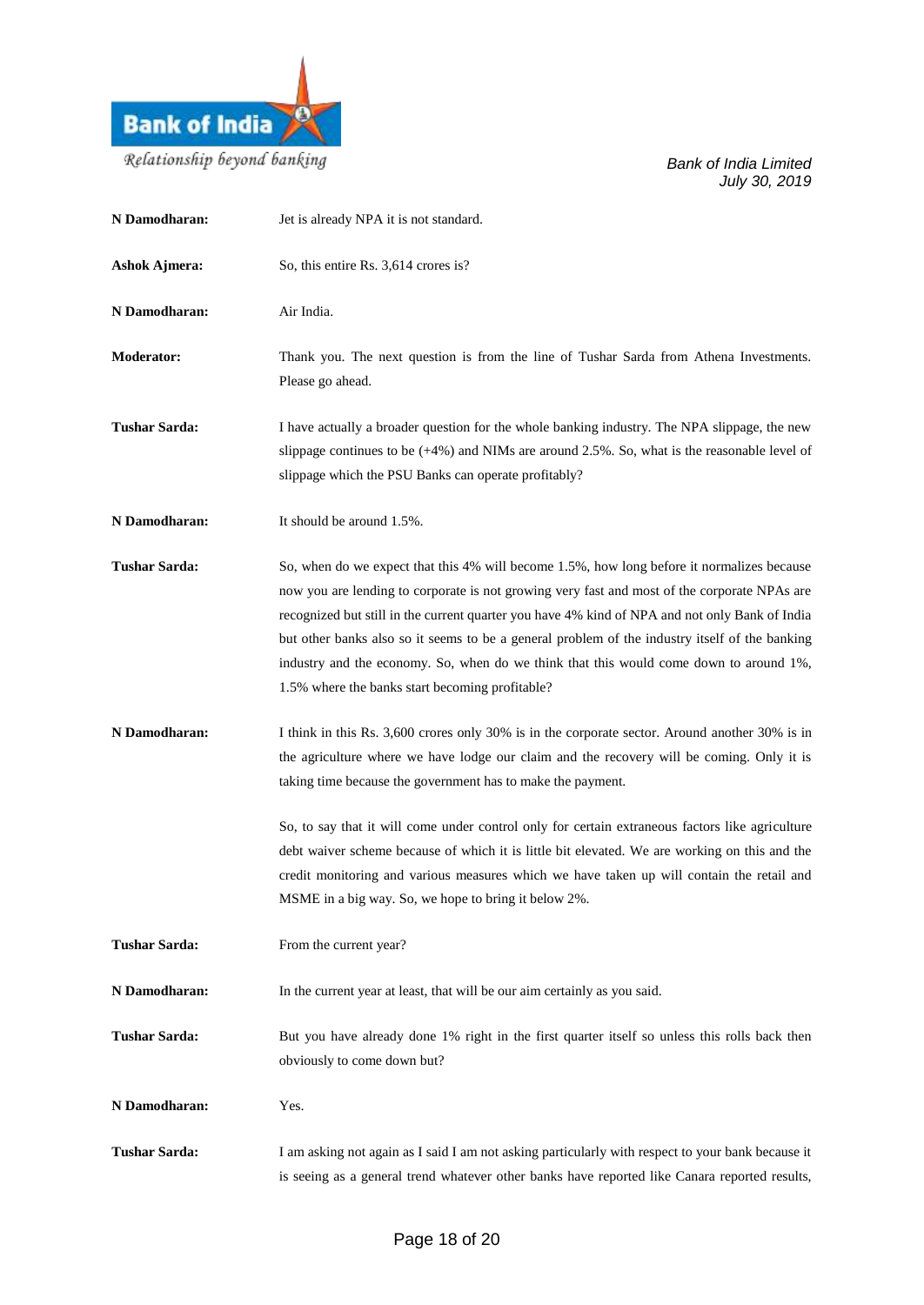

Bank of Baroda reported. I mean everybody has one or the other issue or a reason for NPA to be high and every quarter the reason is different either a specific large account slips or it is due to agriculture or sometime in some of the banks it is due to MSME. So, the system as a whole when do we think this will come to around 1.5%? Because that is when actually banks will become profitable and the need for recapitalization from government will not be there?

- **N Damodharan:** Yes, the other way to look is as you said we have to improve on our recovery and there many things are helping at least recovery systems are getting streamlined and more clarity is coming even in NCLT with.
- **Tushar Sarda:** But recovery will help with your old NPAs. I am saying the fresh slippage it will be 4% and then again you want to work on recovery on that. So, my focus is on the fresh slippage numbers that itself is not reducing?
- **N Damodharan:** See one is we have to improve on the asset quality and that we are working on that by focusing on.

Tushar Sarda: Retail and MSME, right?

**N Damodharan:** Not only retail and even here focusing more on specific offices or branches. For example, in MSME 300 branches we have identified out of the 5,100 odd branches. So, by providing proper manpower training and facilitating measures the quality of the asset is going to improve and further the SAM vertical which is created up to the zonal office level. They are all equipped now to monitor including analyzing the transactions of above Rs. 1 crores account. For example, above Rs. 5 crores we have around 2,000 accounts it is monitored from HO level also. Then we have introduced a borrower help profile mechanism where online alerts are generated as per the RBI guidelines. We are also going to procure software tech-based credit monitoring tool. These are the things which will improve our credit monitoring and early warning signals. In smaller accounts retail, agriculture and MSME we are increasing our foot at the branch level because that is the best way to monitor. Unlike earlier we were starting the following up after 30 days or 60 days, now the follow up starts from day one of the overdue. And most of the cases we are going for linking to the income generating accounts. So, the recovery happens automatically. So, many such measures are being initiated.

- **Tushar Sarda:** So, let me ask you this, is this more problem of the way banks function or is this economy related issue that the NPAs are high or is it equal measure contributed by both?
- **N Damodharan:** It is I should say both are contributing in different proportions. The economy is also stressed and at the same time the way because we have gone for retail and RAM aggressively and at the same time we have to strengthen our monitoring system accordingly. That is happening now. And corporate books whatever the hit we have taken we have and now it is tampering with the